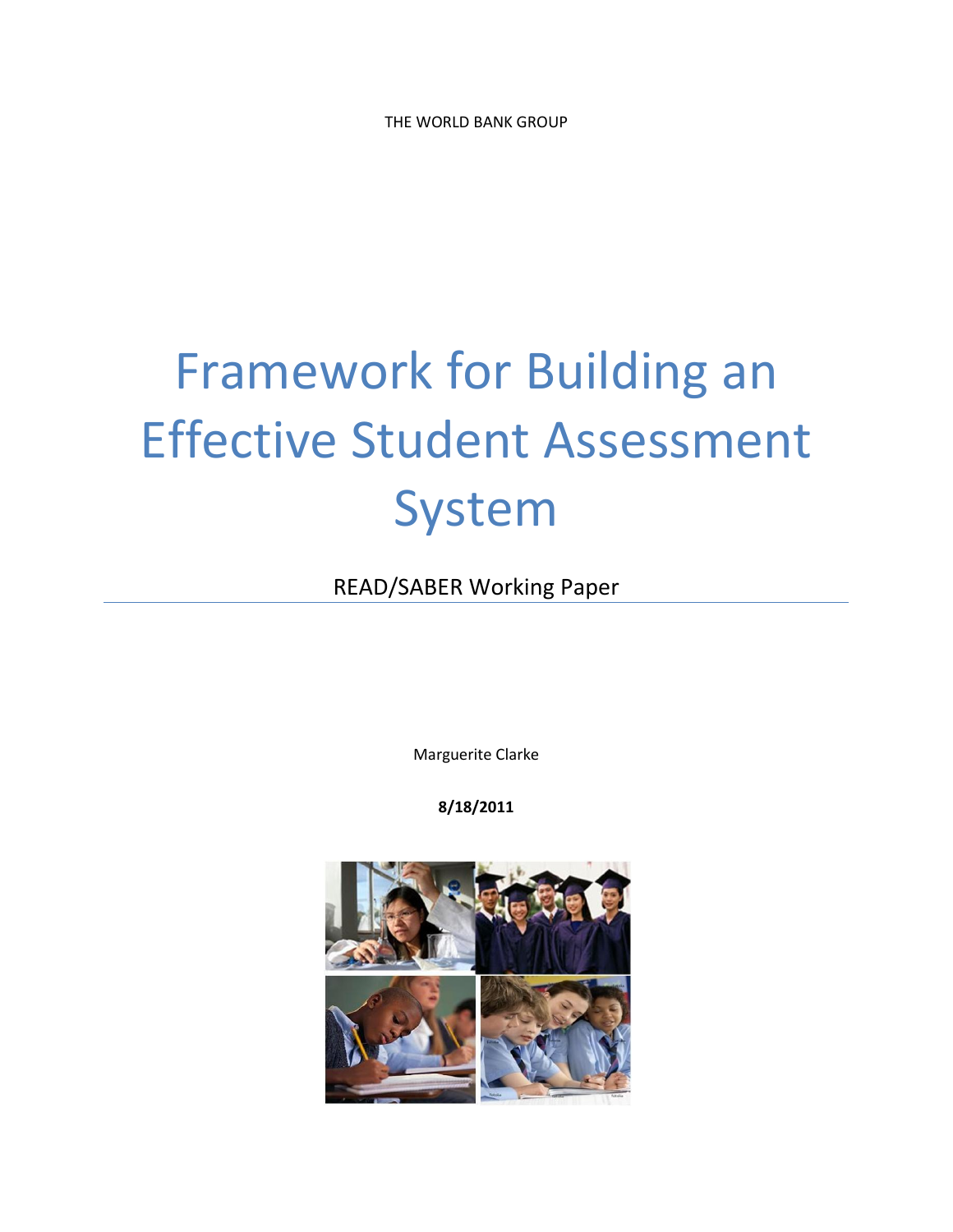## **Contents**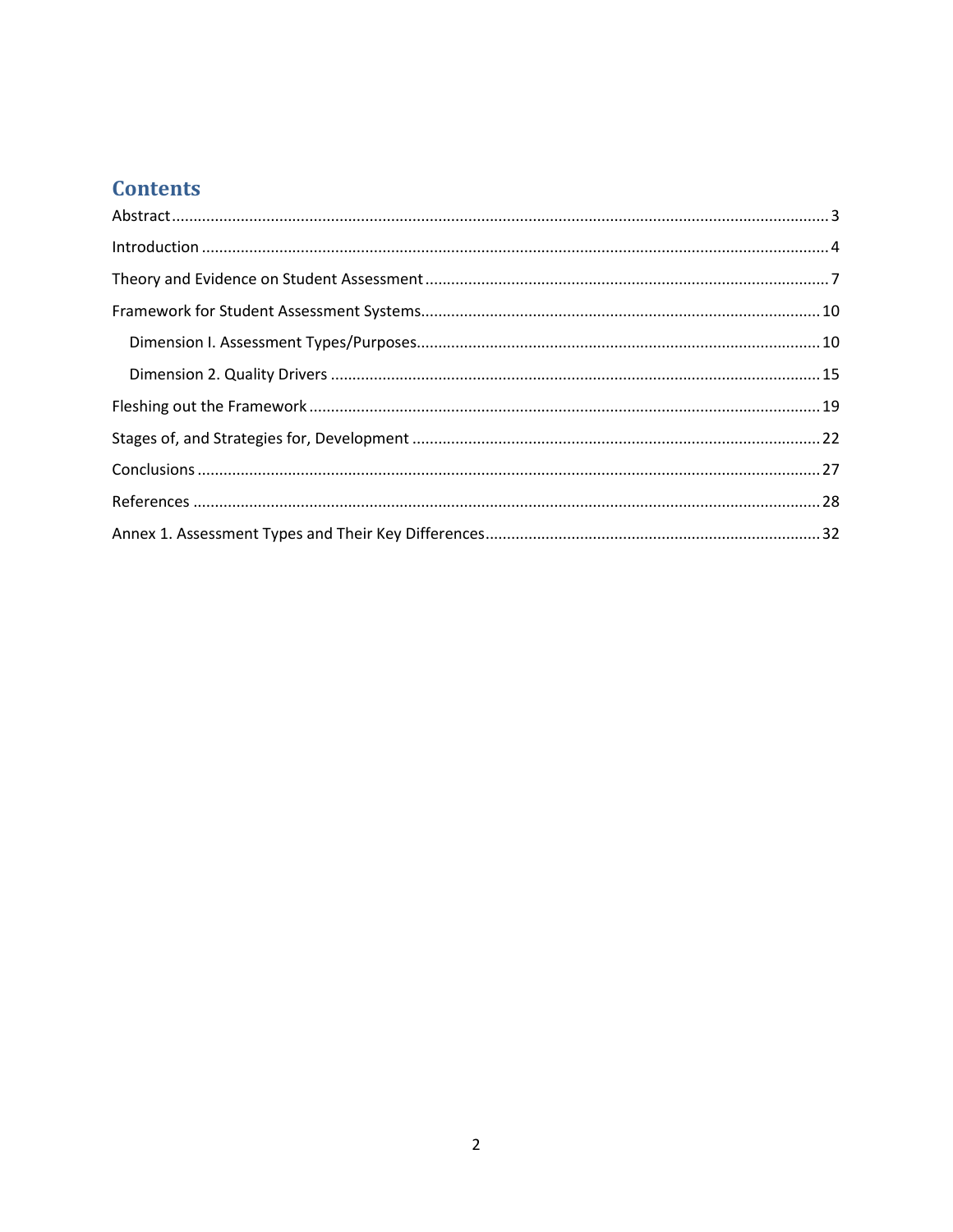#### <span id="page-2-0"></span>**Abstract**

The purpose of this paper is to help countries understand some of the *key principles and characteristics of an effective student assessment system*. The focus is on assessment of student learning and achievement at the K-12 level. $^1$  The paper extracts principles and guidelines from countries' experiences, professional testing standards, and the current research base to provide policy makers, development organization staff, and others with a *framework and key indicators for diagnosis, discussion, and consensus-building around how to construct a sound student assessment system that supports improved quality and student learning*.

<sup>&</sup>lt;u>The paper does not discuss psychological or workplace testing</u>; nor does it explicitly discuss assessment at the<br><sup>1</sup> The paper does not discuss psychological or workplace testing; nor does it explicitly discuss assessment tertiary level (although many of the issues also apply to that level).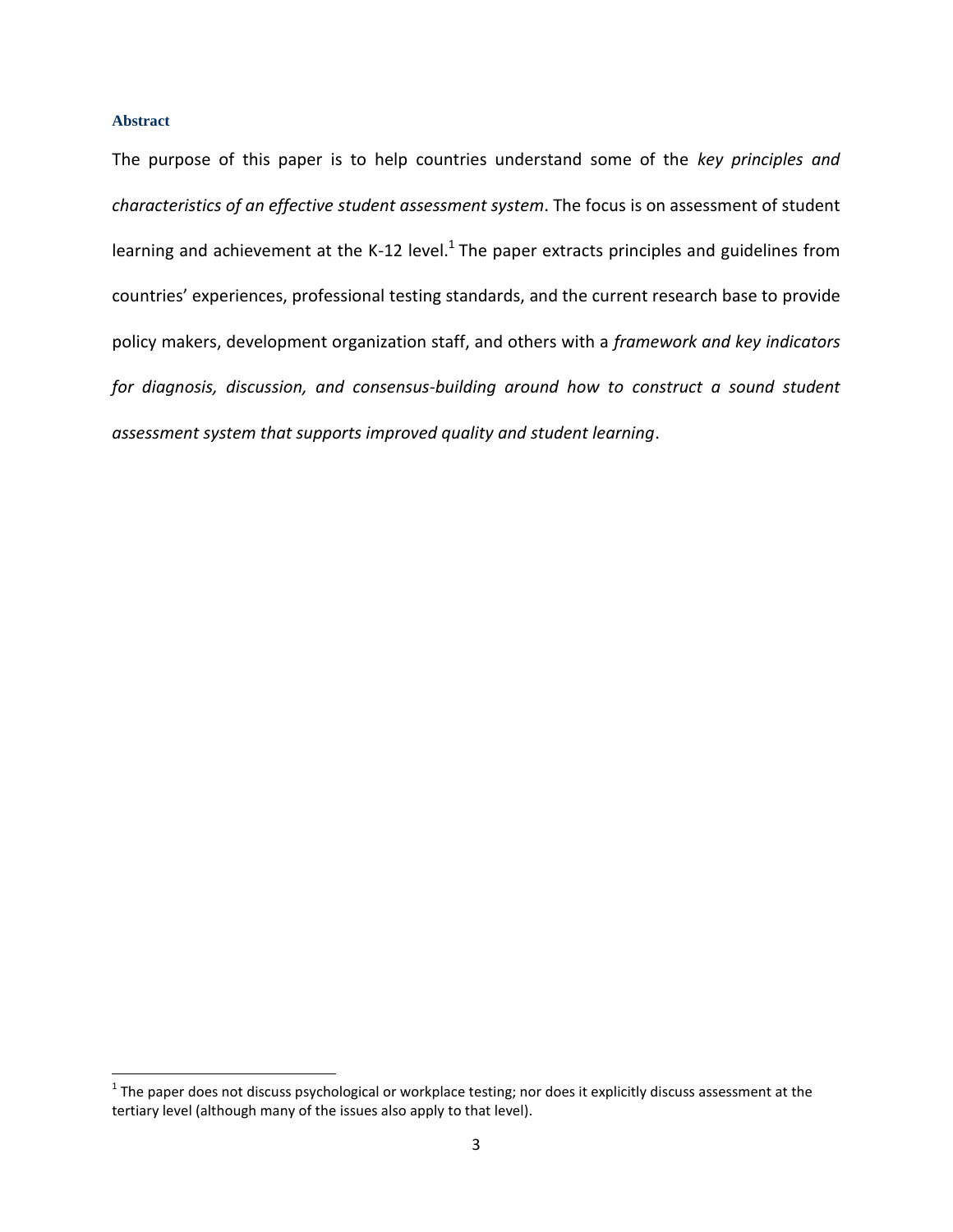*"[Assessment] goes to the heart of what matters in education: not just enrollment and completion rates, but the ultimate goal of student learning" (World Bank, 2010, p.5).*

#### <span id="page-3-0"></span>**Introduction**

 $\overline{a}$ 

Assessment is the process<sup>2</sup> of gathering and evaluating information on what students know, understand, and can do in order to make an informed decision about next steps in the educational process. Data collection and evaluation methods can be as simple as oral questioning and response (for example, "What is the capital of Ethiopia?"), or as complex as computer-adaptive testing models based on multifaceted scoring algorithms and learning progressions.<sup>3</sup> Decisions made based on the results may vary from how to design system-wide programs to improve teaching and learning in classrooms, to identifying next steps in classroom instruction, to determining which applicants should be admitted to university.

An *assessment system* is a group of policies, structures, practices, and tools for generating and using information on student learning. Effective assessment systems are those that provide information of sufficient quality and quantity to meet stakeholder information and decisionmaking needs in support of improved quality and student learning (Ravela et al., 2009).<sup>4</sup>

Governments, international organizations, and other stakeholders are increasingly recognizing the importance of assessment for monitoring and improving student learning, and the

<sup>2</sup> When used as a noun, *assessment* may refer to a particular tool, such as a test.

 $^3$  A list of computer-adaptive testing programs can be found at http://www.psych.umn.edu/psylabs/catcentral/.

<sup>&</sup>lt;sup>4</sup> A student assessment system supports a variety of information purposes or needs, such as informing learning and instruction, determining progress, measuring achievement, and providing partial accountability information. All of these purposes, and the decisions based on them, should ultimately lead to improved quality and learning levels in the system.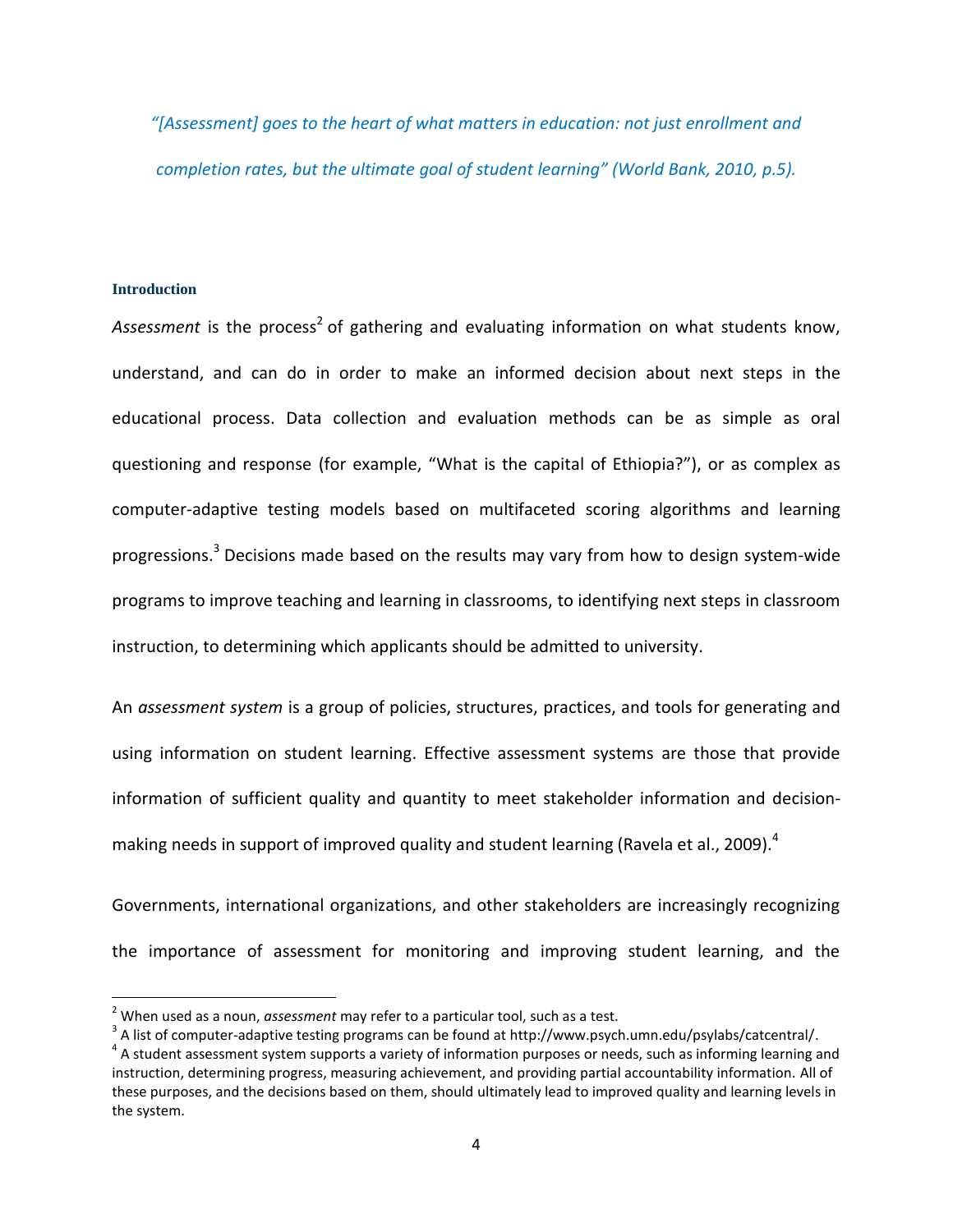concomitant need to develop strong systems for student assessment (IEG, 2006; McKinsey & Company, 2007; UNESCO, 2007). This recognition is linked to growing evidence that the benefits of education accrue to society only when learning occurs (Hanushek and Woessmann, 2007, 2009; OECD, 2010). For example, a one standard deviation increase in scores on international assessments of reading and mathematics is associated with a 2 percent increase in annual growth rates of GDP per capita.

Some people argue that assessments, particularly large-scale assessment exercises, are too expensive. In fact, the opposite tends to be true, with *testing shown to be among the least expensive innovations in education reform*, costing far less than increasing teachers' salaries or reducing class size. Hoxby (2002) found that even the most expensive state-level, test-based accountability programs in the United States cost less than 0.25 percent of per-pupil spending. Similarly, in none of the Latin American countries reviewed by Wolff (2007) did testing involve more than 0.3 percent of the national education budget at the level (primary or secondary) tested.<sup>5</sup>

Over the last 20 years, many countries have started implementing assessment exercises or building on existing assessment systems (UNESCO, 2007). In addition, there has been huge growth in the number of countries participating in international comparative assessment exercises such as the Trends in International Mathematics and Science Study (TIMSS) and the Programme for International Student Assessment (PISA).<sup>6</sup> Nongovernmental organizations also have increasingly

 $\overline{a}$ 

<sup>5</sup> Others argue that investing in assessment should be seen in terms of the *use* to be made of the results rather than on the basis of variables like cost per pupil.

 $^6$  For example, the number of countries participating in PISA jumped from 43 in 2000 to 66 in 2007. A comparatively small number of developing countries have participated in international assessments of student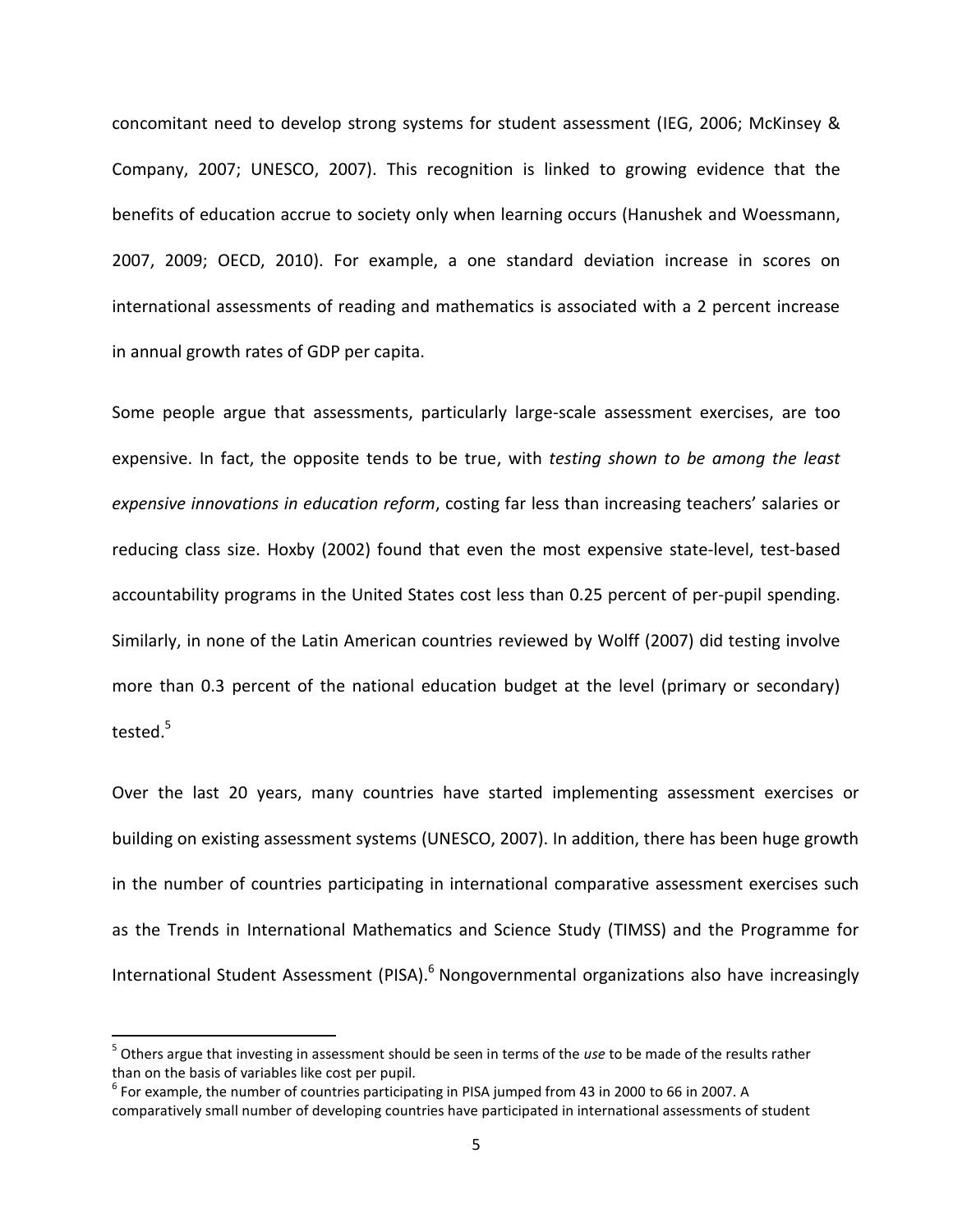turned to student assessment to draw public attention to poor achievement levels and to create an impetus for change.

Despite this, far too few countries have in place the policies, structures, practices, and tools that constitute an effective assessment system. *This is particularly the case for low-income countries, which stand to benefit most from systematic efforts to measure learning outcomes*. Some of these countries have experimented with large-scale or other standardized assessments of student learning, but too often these have been ad hoc experiences that are not part of an education strategy and are not sustained over time. A key difference between one-off assessments and a sustained assessment system is that the former provides a snapshot of achievement while the latter allows for the possibility of monitoring trends over time (more like a series of photos) and a better understanding of the relative contribution of various inputs and educational practices to changes in those trends. One-off assessments can generate shock value and an opening for discussions about education quality, and this can be a short-term strategy for putting learning on the agenda.<sup>7</sup> Ultimately, however, governments must deal with the challenging, but necessary, task of putting in place systems that allow for regular monitoring of, and support for, student learning. This is the only way to harness the full power of assessment.

achievement. These countries have consistently performed in the bottom of the distribution, limiting the amount of information they can derive from the data to better understand and improve their own education systems.  $^7$  One of the more popular of these initiatives is known as EGRA. According to the USAID Website [\(https://www.eddataglobal.org/](https://www.eddataglobal.org/)): "The Early Grade Reading Assessment (EGRA) is an oral assessment designed to measure the most basic foundation skills for literacy acquisition in the early grades….in order to inform ministries and donors regarding system needs for improving instruction."

 $\overline{a}$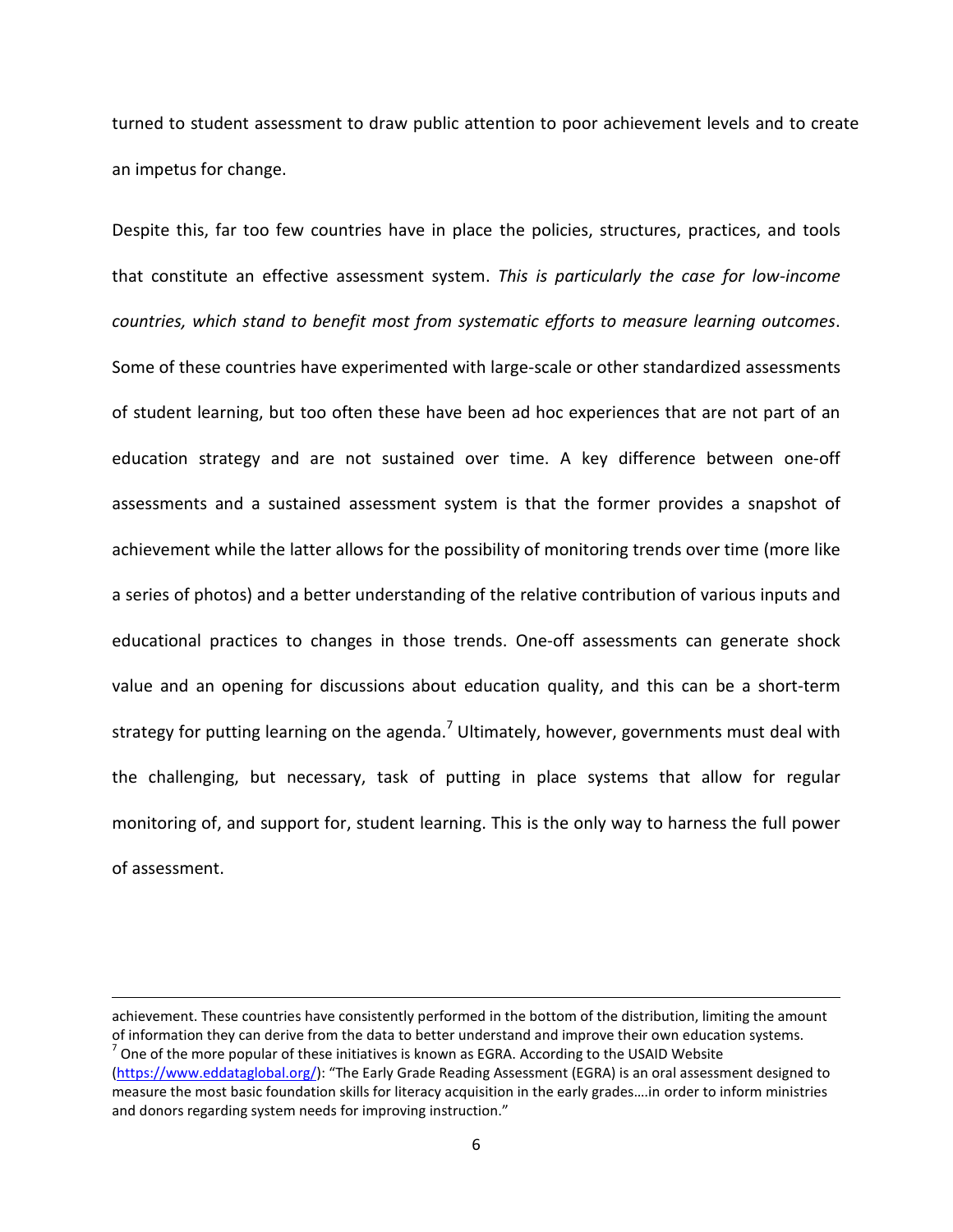#### <span id="page-6-0"></span>**Theory and Evidence on Student Assessment**

 $\overline{\phantom{a}}$ 

A basic premise of the research on assessment is that the right kinds of assessment activities, and the right uses of data generated by those activities, contribute to better outcomes, be those improved learning or improved policy decisions (for example, Heubert and Hauser, 1999).<sup>8</sup> What constitutes 'right' is driven by a set of theoretical and technical guidelines for test developers and users of testing information (AERA, APA, and NCME, 1999).

There also is a sizeable body of empirical research showing the benefits of specific types of tests, when implemented and used correctly, on student learning. For example, research demonstrates the link between high-quality, formative classroom assessment activities and better student learning outcomes as measured by performance on standardized tests. Black and Wiliam's (1998) synthesis of over 250 studies from around the world on the impact of effective classroom assessment shows gains of a half to a full standard deviation on standardized tests, with the largest gains being realized by low achievers.<sup>9</sup> These findings have important implications for the closing of achievement gaps among different student groups.

Research on exit examinations demonstrates a link between countries that have those policies and higher performance levels on international assessments, such as PISA or TIMSS (for example, Bishop, Mane, and Bishop, 2001). At the same time, these types of examinations have

 $^8$  Ravela et al. (2008) note that assessment is a necessary, but not sufficient, condition for improving education. There is some evidence that the mere existence and dissemination of information has some effect on certain actors. But assessment is only one of several key elements of education policy; others include preservice and inservice teacher training, teacher working conditions, school management and supervision, curricular design, textbooks and educational materials, investment of resources proportional to the needs of different populations, and concerted action by those responsible for education to resolve any problems uncovered.

 $^9$  Rodriguez (2004) reports effects of similar size in U.S. TIMSS mathematics performance arising from the effective management of classroom assessment (this findings is based on analysis of the responses of teachers from TIMSS participating countries to questions on the topic of management of classroom assessment).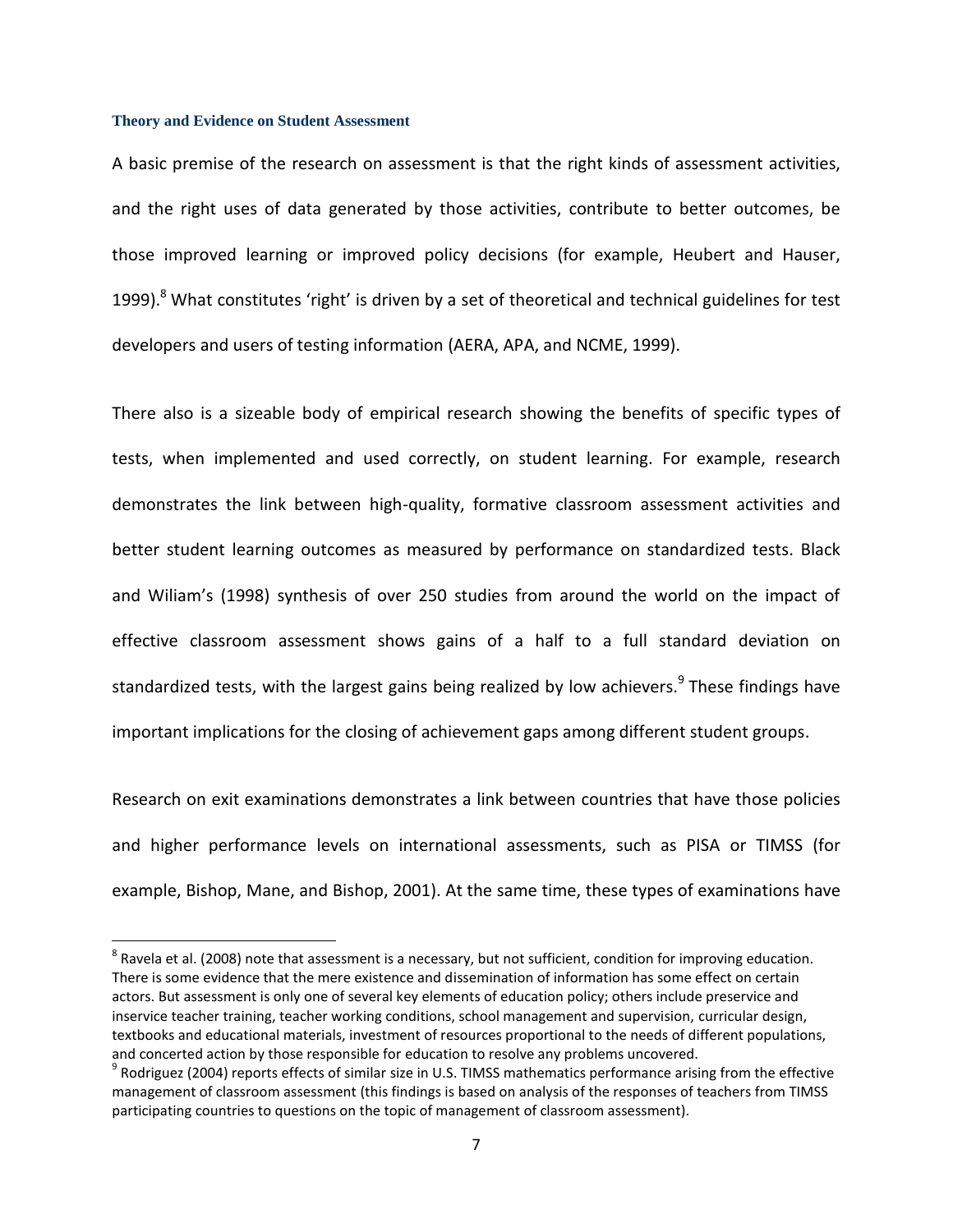been shown to have a negative impact on students from disadvantaged groups by limiting their opportunities to proceed to the next level of the education system or avail themselves of certain kinds of educational opportunities (Greaney and Kellaghan, 1995; Madaus and Clarke, 2001). Because of this, the uses and outcomes of examinations must be carefully monitored at the system, group, and individual levels, and efforts made to reduce or mitigate any unintended negative consequences.

Research shows a weak but positive link between the uses of data from large-scale assessments to hold accountable schools and educators and better student learning outcomes (for example, Carnoy and Loeb, 2002). Key determinants of whether the effects are more positive than negative appear to be the degree of alignment between test design and test score use and the extent to which supports are in place to help struggling or underperforming schools or teachers (Ravela, 2005).

Research is increasingly focusing on the characteristics of effective assessment *systems* that encompass the aforementioned types of assessment activities and uses (that is, classroom assessment, examinations, and large-scale assessment). This research draws on the principles and best practices found in the assessment literature as well as analyses of the assessment systems of high-achieving nations. Darling-Hammond and Wentworth (2010) reviewed the practices of highperforming systems around the world (for example, Australia, Finland, Singapore, Sweden, and the United Kingdom), and noted that these systems:

 illustrate the importance of assessment *of*, *for*, and *as* learning, rather than as a separate disjointed element of the education enterprise;

8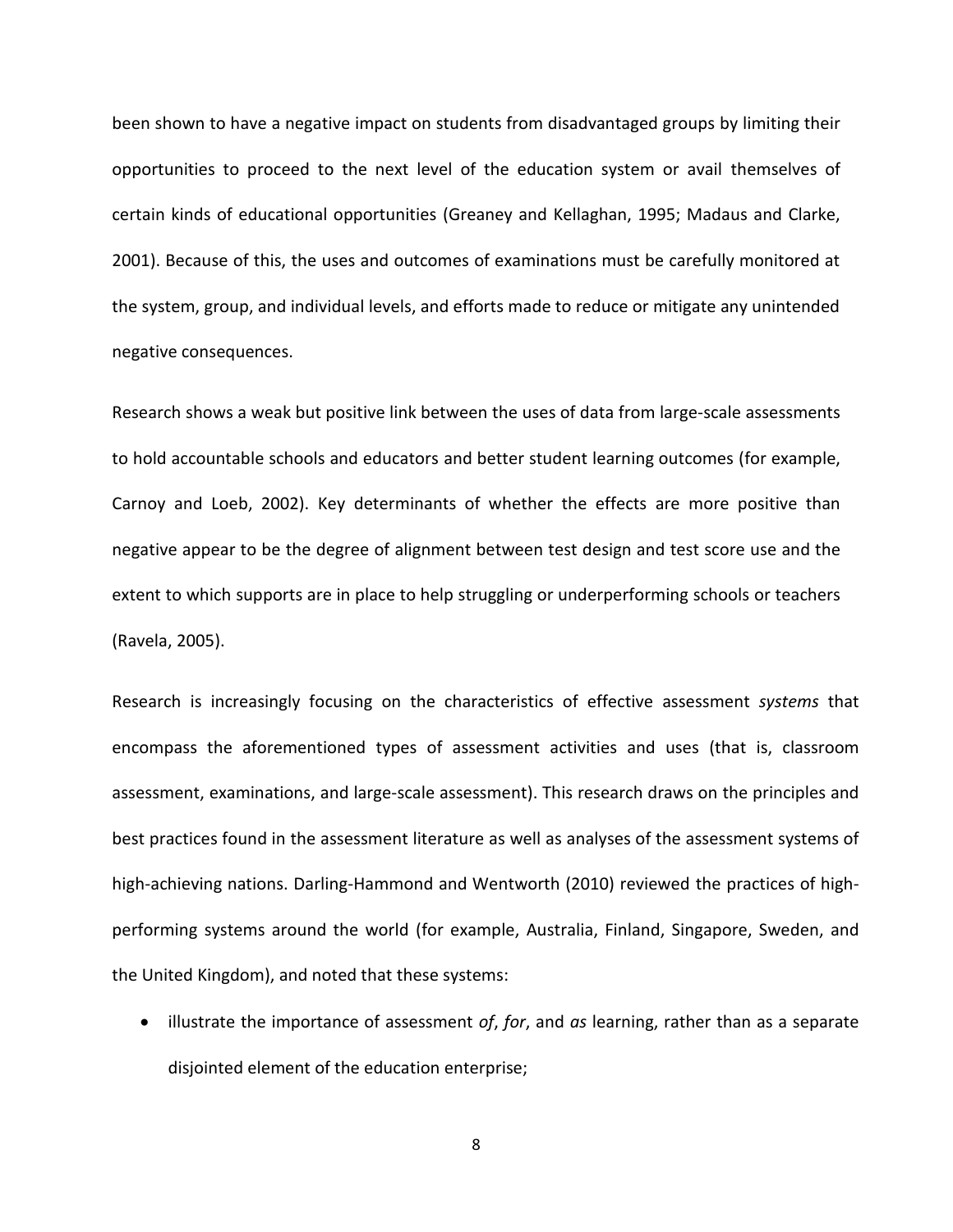- provide *feedback* to students, teachers, and schools about what has been learned, and *'feed forward'* information that can shape future learning as well as guide college- and career-related decision making;
- closely *align* curriculum expectations, subject and performance criteria, and desired learning outcomes;
- *engage teachers* in assessment development and scoring as a way to improve their professional practice and their capacity to support student learning and achievement;
- *engage students* in authentic assessments to improve their motivation and learning;
- seek to advance student learning in *higher-order thinking skills and problem solving* by using a wider range of instructional and assessment strategies;
- privilege *quality over quantity* of standardized testing; <sup>10</sup> and

 $\overline{\phantom{a}}$ 

 as a large and increasing part of their examination systems, use *open-ended performance tasks and school-based assessments* that require students to write extensively and give them opportunities to develop 'twenty-first century' skills. $^{11}$ 

While this research tells us what an effective system looks like, it does not tell us what it takes to get there. Other studies delve into these capacity-building and strategy issues. For example, Ferrer (2006) provides advice on designing sustainable and sound assessment systems based on his analysis of existing systems in Latin America. Bray and Steward (1998) carry out a similar

 $^{10}$  That is to say, some countries have good learning outcomes, but don't test a lot (for example, Finland). Other countries test a lot (for example, the United States), but don't do so well on international assessments.

 $11$  Standardized performance tasks are incorporated into examination scores in systems as wide-ranging as the GCSE in the United Kingdom, the Singapore examinations system, the certification systems in Victoria and Queensland, Australia, and the International Baccalaureate, which operates in more than 100 countries around the world. Because these assessments are embedded in the curriculum, they influence the day-to-day work of teaching and learning, focusing it on the use of knowledge to solve problems.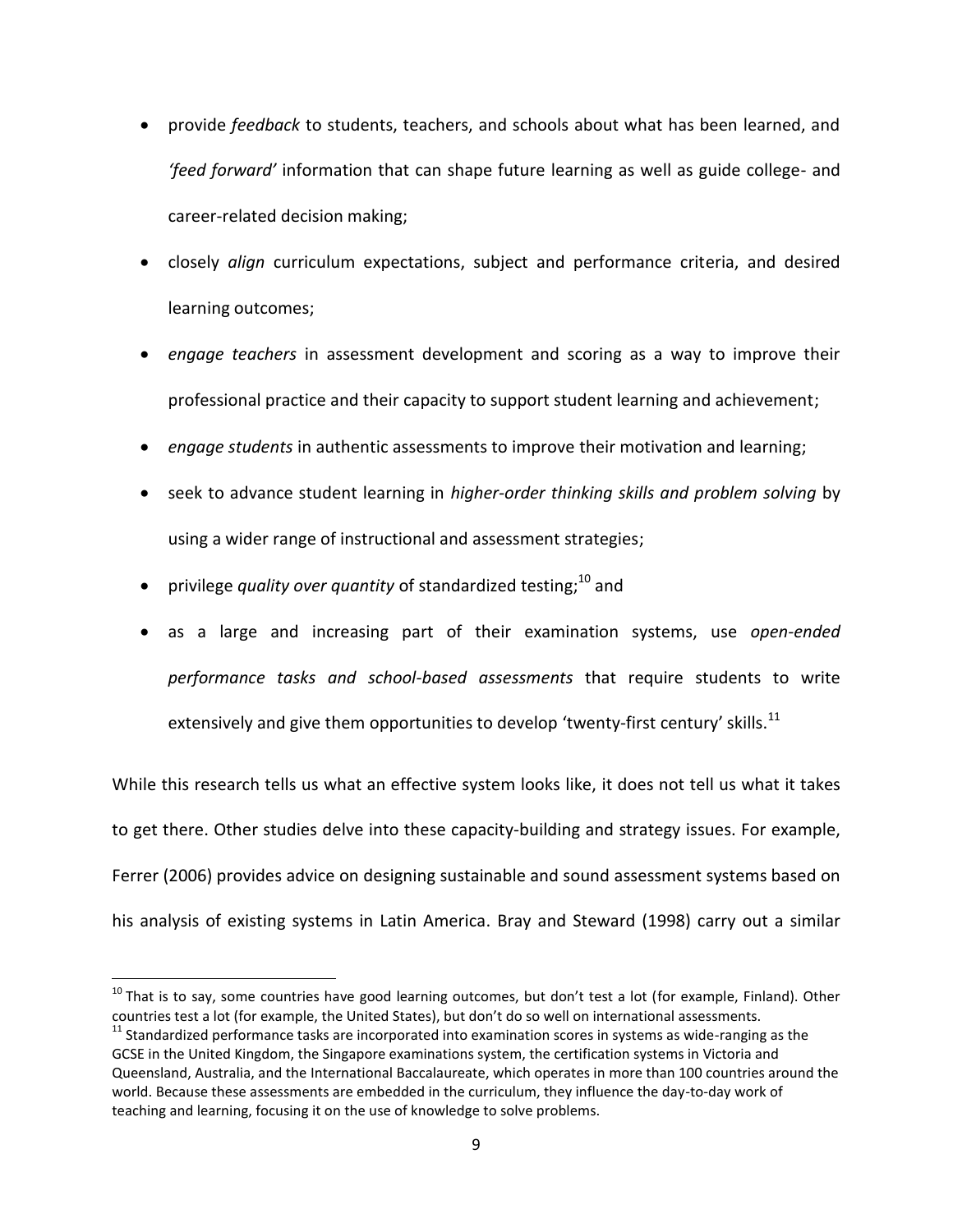analysis for secondary school examinations. Others (for example, Lockheed, 2009) evaluate the status of donor activity in these areas and discuss how to improve the effectiveness of this support to countries.

This paper draws together these streams of evidence to create a unified framework for understanding *what* an effective student assessment system looks like and *how* countries can begin to build such systems.

#### <span id="page-9-0"></span>**Framework for Student Assessment Systems**

In order to approach this framework in a strategic way, we need to identify some key dimensions of effective assessment systems. Two main dimensions are discussed here: (i) *types/purposes* of assessment activities and (ii) the *quality* of those activities.

#### <span id="page-9-1"></span>**Dimension I. Assessment Types/Purposes**

Assessment systems tend to comprise three main kinds of assessment activities, corresponding to three main information needs or purposes (see also Annex 1). These kinds and the concomitant information needs/purposes are:

- *classroom assessments* for providing real-time information to support teaching and learning in individual classrooms;
- *examinations* for making decisions about individual student's progress through the education system (for example, certification or selection), including the allocation of 'scarce' educational opportunities; and

10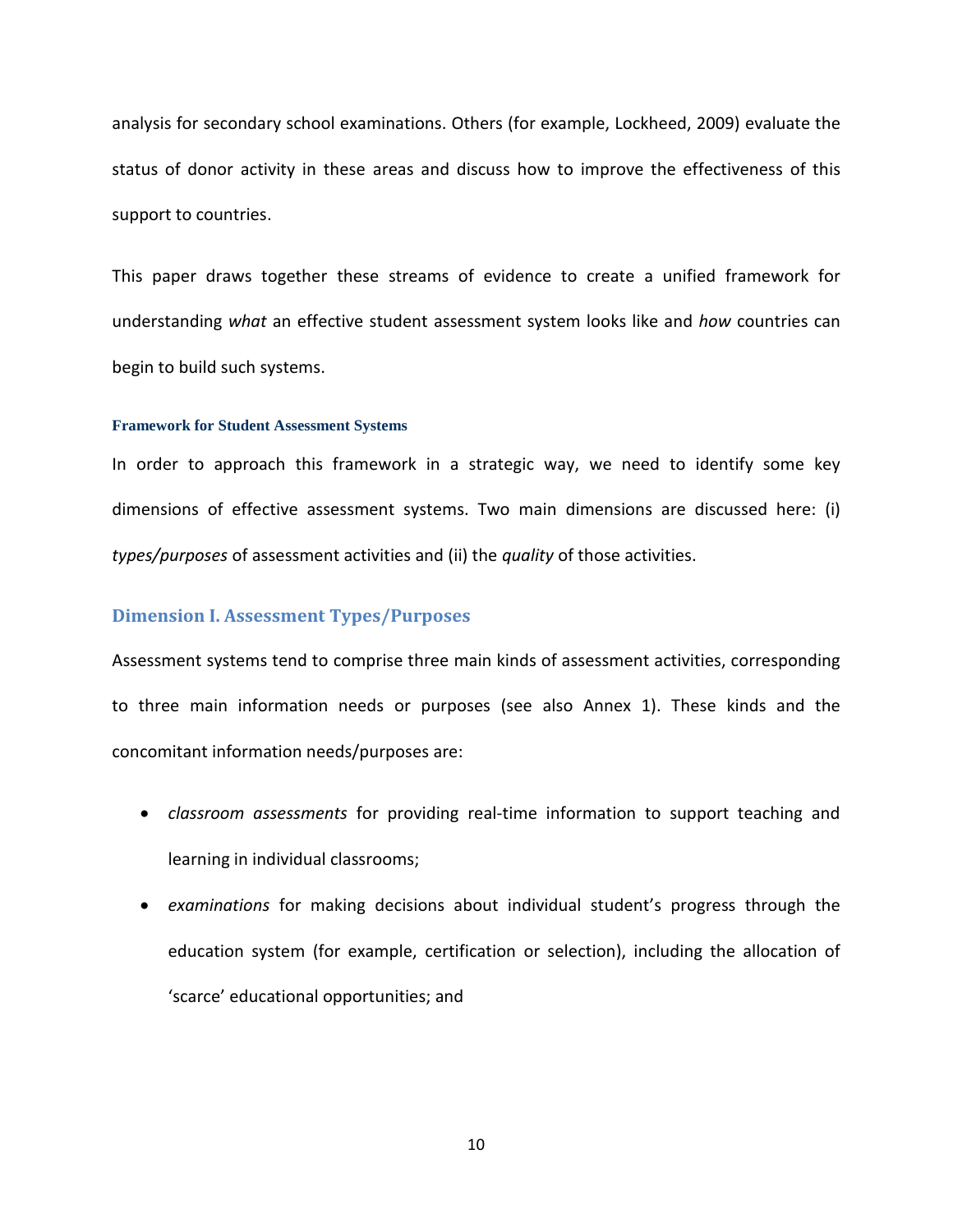*large-scale assessments* for monitoring and providing policy- and practitioner-relevant information on overall performance levels in the system, changes in those levels, and related or contributing factors.

To be sure, these assessment types/purposes are not completely independent of each other; nor are they all-encompassing (that is, there are some assessment activities that don't quite fit under these labels). At the same time, they represent the main kinds of assessment activities carried out in the majority of education systems around the world.

*Classroom assessments*, also referred to as continuous assessments, are those carried out by teachers and students in the course of daily activity (Airasian and Russell, 2007). They encompass a variety of standardized and non-standardized instruments and procedures for collecting and interpreting written, oral, and other forms of evidence on student learning or achievement. Examples include oral questioning and feedback, homework assignments, student presentations, diagnostic tests, and end-of-unit quizzes. The main purpose of these assessments is to provide 'real time' information to support teaching and learning. They encompass assessment *for* learning (that is, determining the next step in the instructional process based on what the student already knows and can do) and assessment *as* learning (helping students to reflect on evidence of learning so that they become more aware of what they learn, how they learn, and what helps them learn).

*Examinations*, variously modified by the terms 'public,' 'external,' or 'end of cycle,' provide information for high-stakes decision making about individual students—for example, whether they should be assigned to a particular type of school or academic program, graduate from high

11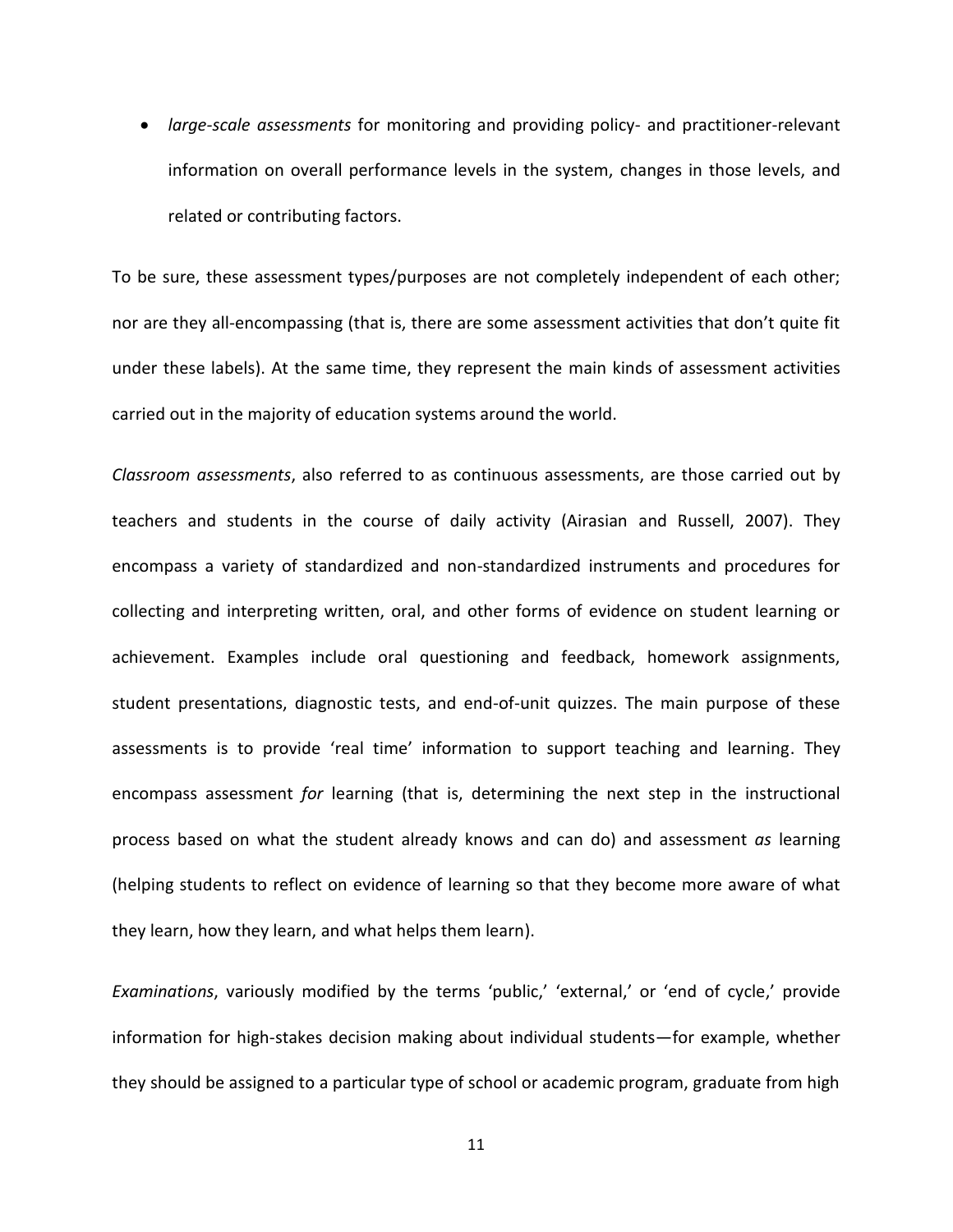school, or gain admission to university (Greaney and Kellaghan, 1995; Heubert and Hauser, 1999). Whether externally administered or (increasingly) school-based, their typically standardized nature is meant to ensure that all students are given an equal opportunity to show what they know and can do in relation to an official curriculum or other identified body of knowledge and skills (Madaus and Clarke, 2001). The leaving certificate examinations at the end of compulsory education in many education systems are a good example. The high-stakes nature of most examinations means they exert a backwash effect on the education system in terms of what is taught (resulting in "teaching to the test" or even "teaching the test") and learned, having an impact, for better or worse, on the skills and knowledge profile of graduates (West and Crighton, 1999). These tests have potentially negative consequences for individual students, particularly those from disadvantaged groups, who may be excluded from the education of their choice (or any kind of education at all) on the basis of their performance (Greaney and Kellaghan, 1995). Such consequences must be considered when determining whether the use of such tests is appropriate.<sup>12</sup> It is important to emphasize that there are very specific professional and technical standards regarding the appropriate and inappropriate uses of examinations (and tests in general) for making high-stakes decisions about individual students (AERA, APA, and NCME, 1999).

 $\overline{\phantom{a}}$ 

<sup>&</sup>lt;sup>12</sup> Greaney and Kellaghan (1995) note that because of the high stakes attached to examination performance, teachers often teach to the examination, with the result that inadequate opportunities to acquire relevant knowledge and skills are provided for students who will leave school at an early stage. Practices associated with examinations that may create inequities for some students include scoring practices, the requirement that candidates pay fees, private tutoring, examination in a language with which students are not familiar, and a variety of malpractices. The use of quota systems to deal with differences in performance associated with location, ethnicity, or language-group membership also creates inequities for some students.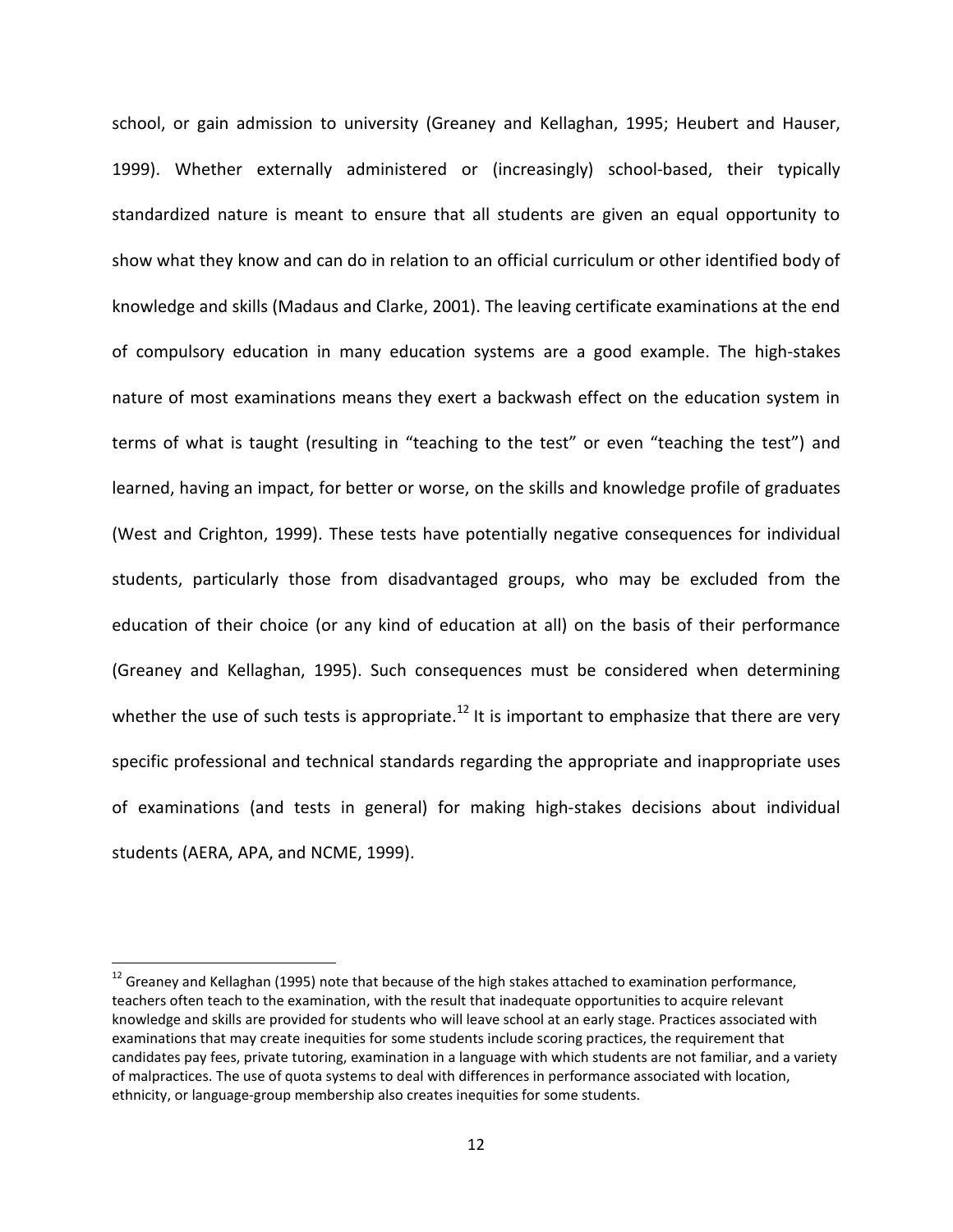*Large-scale assessments* are designed to provide information on system performance levels and related or contributing factors (Greaney and Kellaghan, 2008; Kifer, 2001), typically in relation to an agreed-upon set of standards or learning goals, in order to inform educational policy and practice. Examples include international assessments of student achievement levels such as TIMSS, PIRLS, and PISA; regional assessments such as PASEC in Francophone Africa, SACMEQ in Anglophone Africa, and LLECE in South America; national-level assessments such as SIMCE in Chile; and subnational assessments such as state-level tests in the United States or Canada.<sup>13</sup> These assessments vary in the grades or age levels tested, coverage of the target population (sample or census), subjects or skill areas covered, types of background data gathered, and the frequency with which they are administered. They also vary in how the results are reported and used. For example, while some stop at the reporting of results to policy makers or the general public, others use the results to hold accountable specific groups in the education system (Clarke, 2007). Ravela (2005) describes the use of large-scale national assessment results in Uruguay to help teachers improve their teaching. The emphasis on formative uses at the classroom level helped enhance teacher acceptance of the results; it also influenced the assessment design in terms of the need to use a census-based approach to data collection and the use of background factors to control for non-school factors affecting achievement.<sup>14</sup>

 $\overline{\phantom{a}}$ 

<sup>&</sup>lt;sup>13</sup> TIMSS – Trends in International Mathematics and Science Study; PIRLS – Progress in International Reading Literacy Study; PISA – Program for International Student Assessment; PASEC – Programme d'Analyse des Systèmes Educatifs (Program on the Analysis of Education Systems); SACMEQ – Southern and Eastern Africa Consortium for Monitoring Educational Quality; LLECE – Latin American Laboratory for Assessment of the Quality of Education; Sistema de Medición de Calidad de la Educación.

<sup>&</sup>lt;sup>14</sup> World Bank support for assessment activity over the last 20 years (Larch and Lockheed, 1992; Liberman and Clarke, 2011) has shifted from an emphasis on examination reform to an emphasis on the implementation of largescale assessment exercises to monitor achievement trends and inform policy and practice.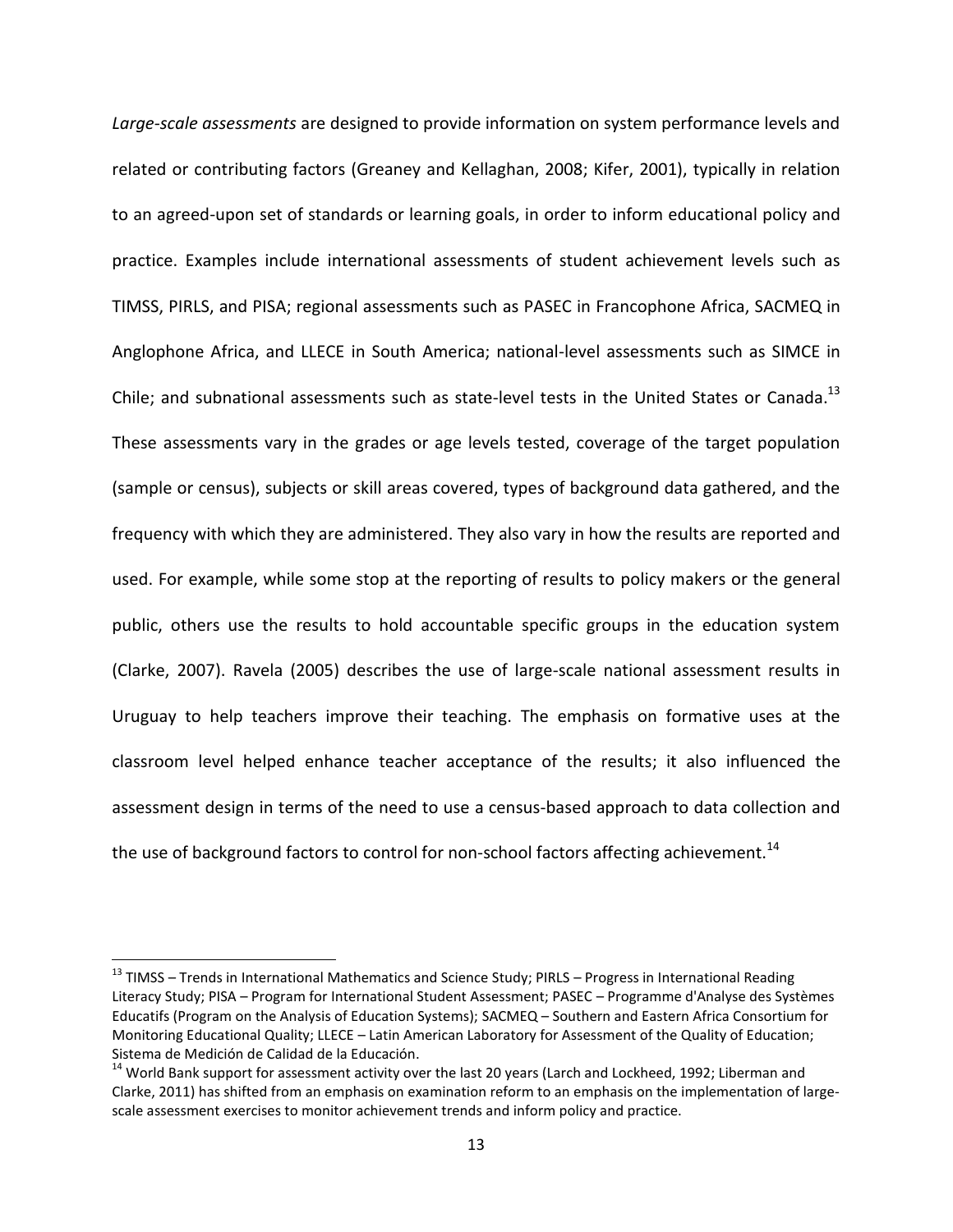One way to differentiate among the above three types of assessment activities is that classroom assessment is mainly about assessment *as* learning or *for* learning (and hence is primarily formative in nature) while examinations and surveys are mainly about assessment *of*  learning (and hence are primarily summative in nature). These distinctions do not always hold up neatly in practice and hybrid approaches are becoming more common. For example, Singapore has an assessment system structured around public examinations, but has built a whole infrastructure of support *for* learning around it (L. Benveniste, personal communication, March 2010). Other hybrid activities involve the adaptation of tools designed for one type of assessment activity (for example, classroom instruments for informing instruction) for another purpose (for example, documenting performance at the system level). One of the best known of these initiatives is Early Grade Reading Assessment, or EGRA for short, an instrument developed with the support of donor agencies and experts for use in developing countries [\(https://www.eddataglobal.org/\)](https://www.eddataglobal.org/). Based on a tool originally designed for classroom use, EGRA has been used to collect system-level data on student performance on early reading skills in order to inform ministries and donors regarding system needs for improving instruction.

Education systems can have very different profiles in these three assessment areas insofar as their purposes and related uses for assessment vary. There is no one ideal profile. For example, Finland's education system emphasizes classroom assessment as a key source of information on student learning and draws less on examinations or large-scale assessment. China has traditionally placed considerable emphasis on examinations as a means to sort and select from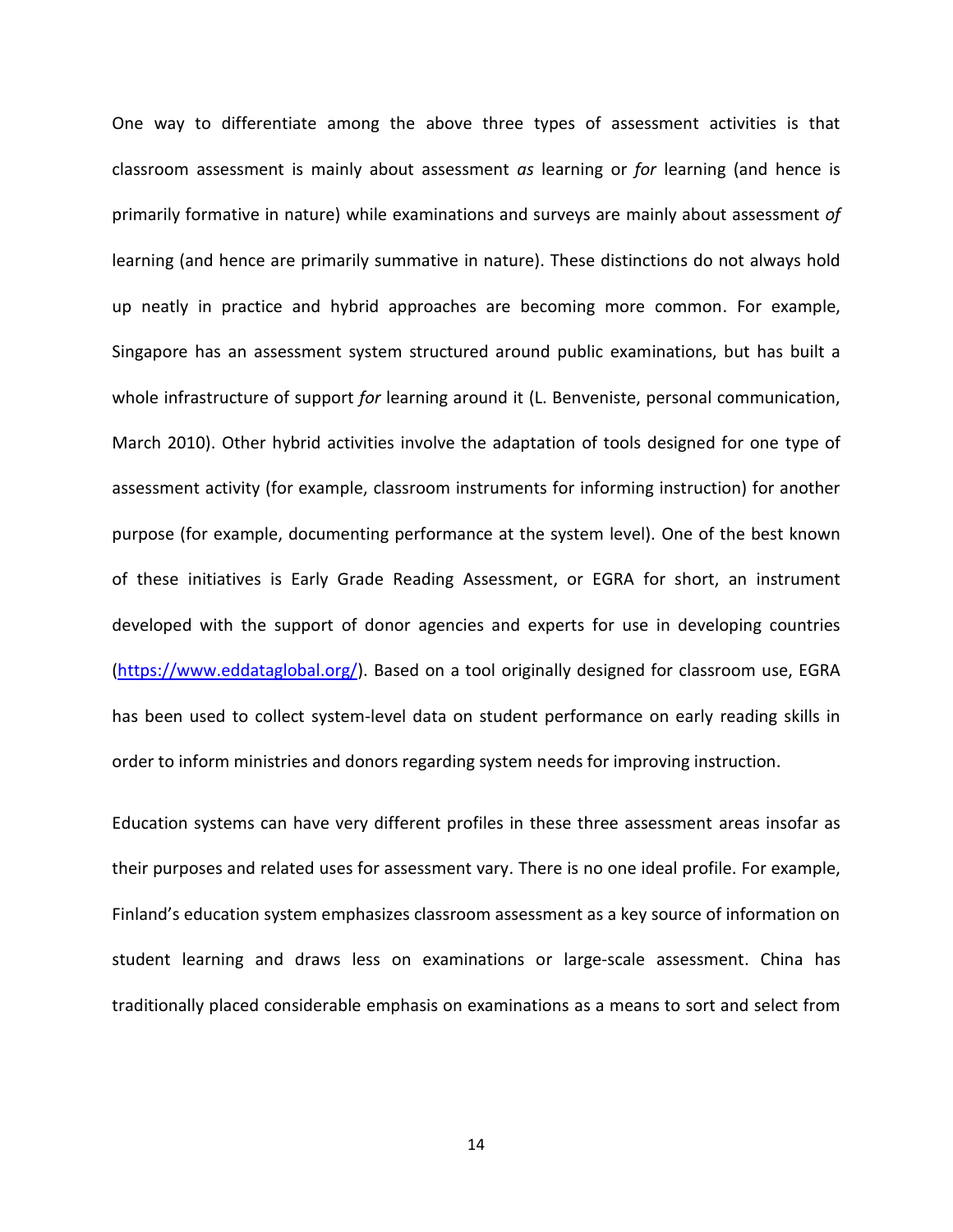its large student population, and relatively less on classroom assessment or large-scale survey exercises (although this is changing).<sup>15</sup>

### <span id="page-14-0"></span>**Dimension 2. Quality Drivers**

Instead of being able to reference one ideal 'profile' for an effective assessment system, the key consideration is the individual and combined quality of the assessment activities in terms of the adequacy of the information generated to support decision making (Messick, 1989; Shepard, 2000).

There are three main drivers of information quality in an assessment system (AERA, APA, and NCME, 1999; Darling-Hammond and Wentworth, 2010):

- *enabling context*,
- *system alignment*, and
- *assessment quality*.

 $\overline{\phantom{a}}$ 

Although closely related, these dimensions are presented here separately for the purposes of elucidation and discussion.

The *enabling context* refers to the broader context in which the assessment activity takes place and the extent to which that context is conducive to, or supportive of, the assessment. It covers such areas as the broader legislative or policy framework for assessment activities; the

<sup>&</sup>lt;sup>15</sup> Several factors contribute to countries' differing profiles in relation to these assessment activities. One important contributing factor is the official vision and goals for the education system and the perceived role of assessment in achieving that vision. Another is the historical legacy of assessment in a particular education system, which can create a pull toward a particular type of assessment activity (Madaus, Clarke, and O'Leary, 2003). Still another is the capacity of various stakeholders in the system to effectively carry out different types of assessment activities (Greaney and Kellaghan, 2008). Yet another is the cost, perceived or real, of assessment activities (Wolff, 2007).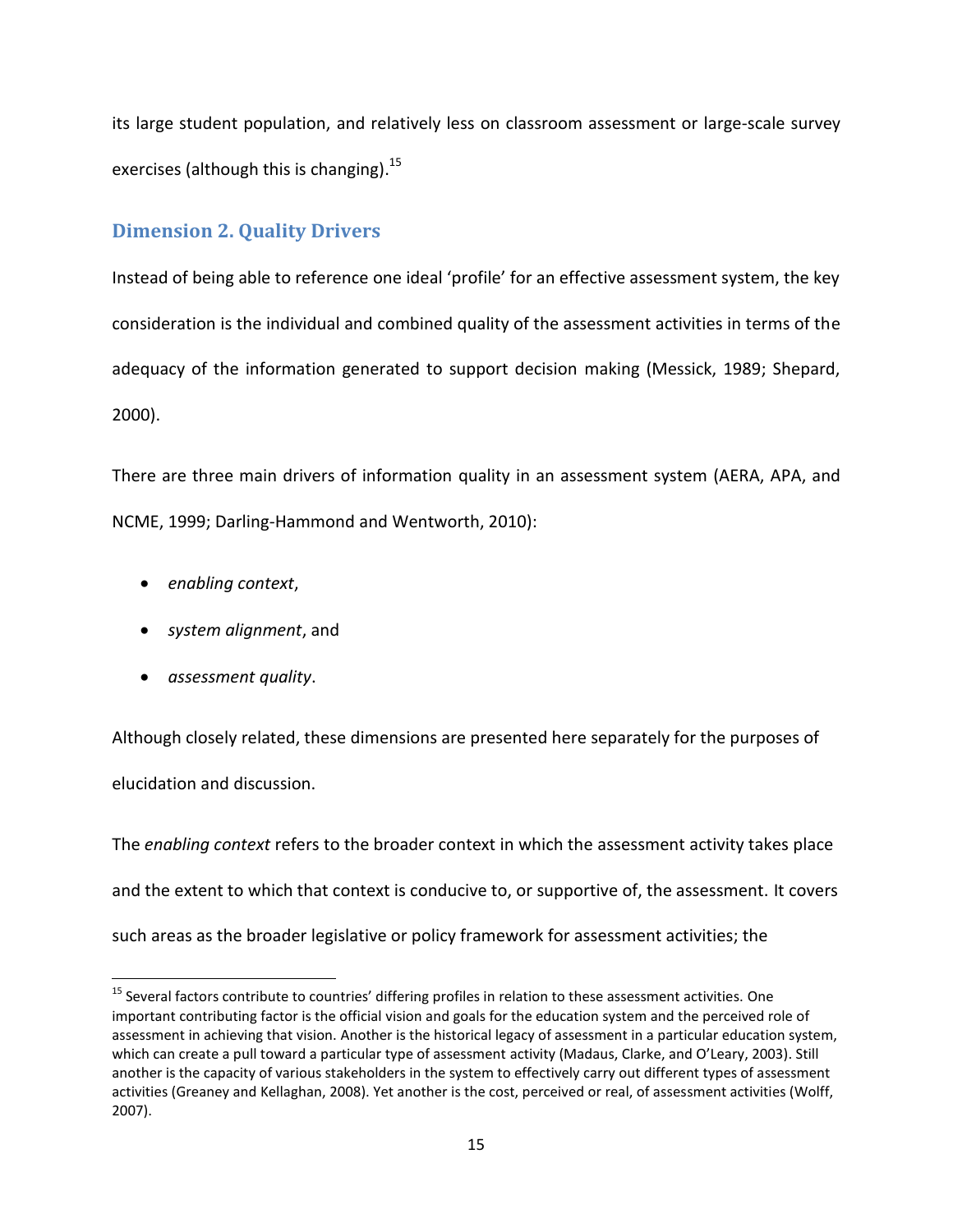institutional and organizational structures for designing, carrying out, or using the results from the assessment activity;<sup>16</sup> the availability of sufficient and stable sources of funding; and the presence of competent assessment unit staff and classroom teachers. The enabling context is important to get right because it is a key driver of the long-term quality and effectiveness of an assessment system and—like the soil, water, and air that a plant needs to grow—no assessment system is sustainable in its absence (World Bank, 2010). In most instances, the onus is on the government to at least provide the vision, leadership, and policy framework toward establishing this enabling context, which may subsequently be implemented via public-private partnerships. Some education systems, particularly in federal contexts, combine forces to create an enabling context in terms of pooling resources or institutional arrangements for developing, implementing, analyzing, or reporting on tests. Regional assessment exercises, such as SACMEQ, PASEC, and LLECE, represent another form of collaboration toward creating an enabling context. The efficiencies of scale achieved by these collaborations make it more cost effective to develop higher-quality tests and to incorporate technological advances into the testing process.

*System alignment* refers to the extent to which the assessment system is aligned with the rest of the education system. This includes the connection between assessment activities and system learning goals, standards, curriculum, and pre- and in-service teacher training opportunities (Fuhrman and Elmore, 1994; Smith and O'Day, 1991). It is important for assessment activities to align with the rest of the education system so that the information they

l

 $16$  There is much debate over whether assessment units should be located within or outside of education ministries. In fact, the institutional location is not as important as the culture of continuity and transparency created around assessment (Ravela et al., 2008). Such a culture is achieved when an assessment has a clear mandate and solid structure, which necessitates that the assessment system be underpinned by some kind of legal statute.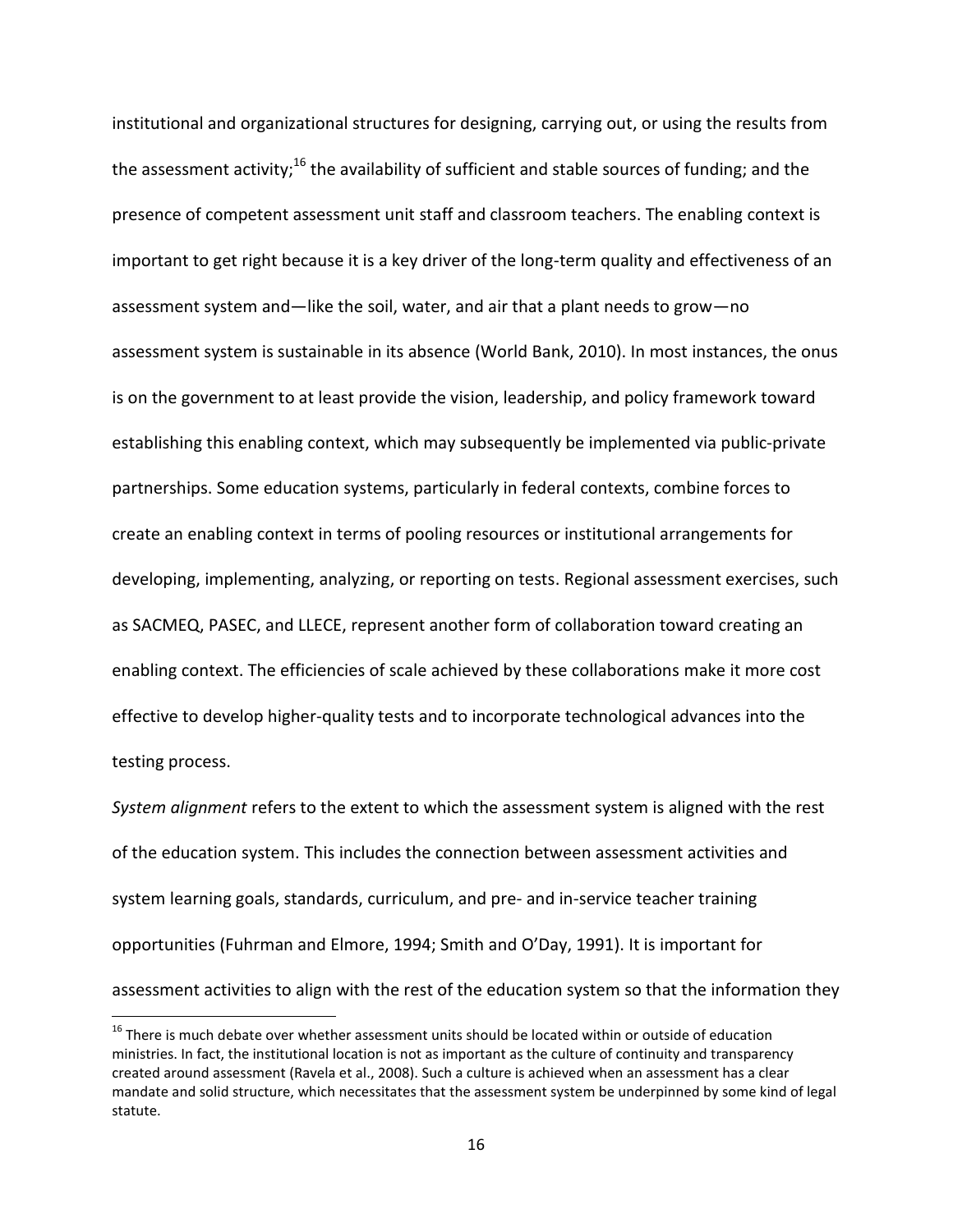provide is of use to improving the quality of education in the system, and so that synergies can be created. Alignment considerations for assessment systems include:

- domain coverage—the extent to which assessment activities provide information on student learning and achievement in relation to the curriculum in general and key knowledge, skills, and competencies in particular;
- population/system coverage—the extent to which assessment activities provide information on all students at all grades; and
- utility—the extent to which assessment activities are consistent with, and useful/usable in relation to, stakeholder learning goals and priorities.

It is evident that alignment involves more than the simple match between what is tested and what is in the curriculum. Hence, while the correspondence between a country's curriculum and what is tested on international assessments such as PISA and TIMSS may be low, the assessment might still be aligned with (and useful for informing) the overall goals of the education system and any related reforms underway or planned. Indeed, the use of data from TIMSS, PIRLS, and PISA to identify drivers of performance and monitor the impact of reforms on performance over time has been key to the improvement of achievement levels in countries as diverse as Brazil, Jordan, and Poland.

*Assessment quality* refers to the psychometric quality of the instruments, processes, and procedures used for the assessment activity (AERA, APA, and NCME, 1999). It is important to note that assessment quality is a concern for *any kind of assessment activity* – that is, classroom assessment, examinations, or large-scale assessment. It covers such issues as the *design and implementation* of assessment activities, examination questions, or survey items; the *analysis*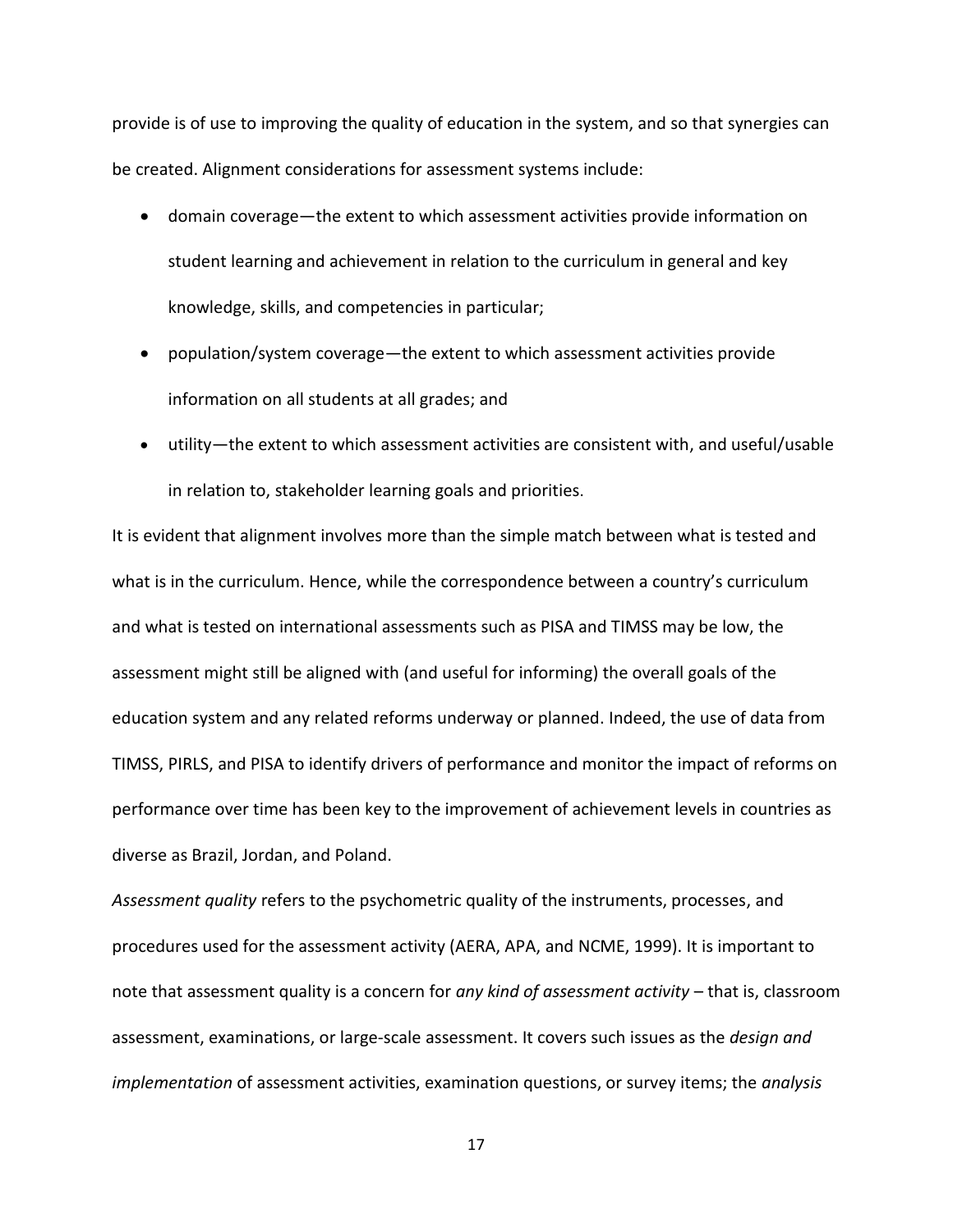*and interpretation* of student responses to those assessment activities, questions, or items; and the appropriateness of how the assessment, examination, or survey results are *reported and used* (Heubert and Hauser, 1999; Shepard, 2000). Depending on the assessment activity, the exact criteria used to make those judgments differ. Assessment quality is important because if an assessment is not sound in terms of its design, implementation, analysis, interpretation, reporting, or use, it may contribute to poor decision-making in regards to student learning and system quality (Messick, 1989; Wolff, 2007).

Two overarching technical issues for any assessment are reliability and validity. *Reliability* refers to whether the assessment produces accurate information, and is a particularly important consideration for high-stakes examinations and for monitoring trends over time. *Validity* pertains to whether the test scores represent what they are supposed to represent and whether they can be used in the intended ways. One common threat to test score validity is a difference between the language of instruction and the language of testing, which may make it difficult for a child to show what they know and can do. Use is a very important concept in relation to validity, and requires a careful consideration of the consequences of test score use, including the social, economic, and other impacts on different groups in the population.

18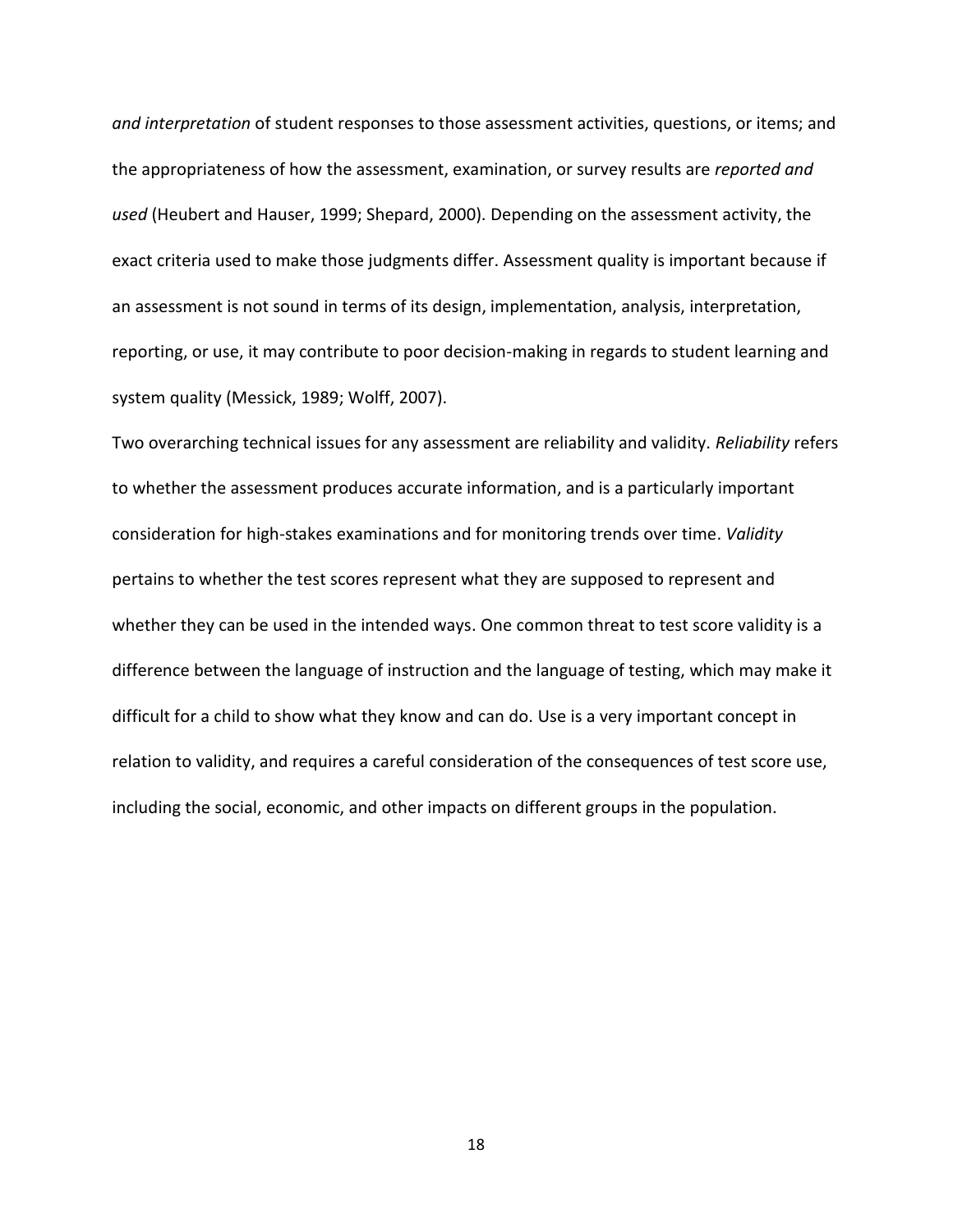Crossing these quality drivers with the different assessment types/purposes, we arrive at the framework shown in Table 1.

#### **Table 1. Framework for Building an Effective Student Assessment System**

|                              | <b>Classroom</b><br>assessment | <b>Examinations</b> | Large-scale<br>assessment |  |  |
|------------------------------|--------------------------------|---------------------|---------------------------|--|--|
| <b>Enabling</b><br>context   |                                |                     |                           |  |  |
| <b>System</b><br>alignment   |                                |                     |                           |  |  |
| <b>Assessment</b><br>quality |                                |                     |                           |  |  |

## **Assessment types/purposes**

#### *Source:* Author.

The rest of this paper fleshes out and discusses the use of this framework for building a more effective assessment system. The framework can be applied to any country's assessment system as a way to determine where the system is strong and where more work is needed.

#### <span id="page-18-0"></span>**Fleshing out the Framework**

The framework in Table 1 is a starting point for identifying indicators that can be used to review assessment systems and plan for their improvement. Indicators can be identified based on a combination of criteria, including: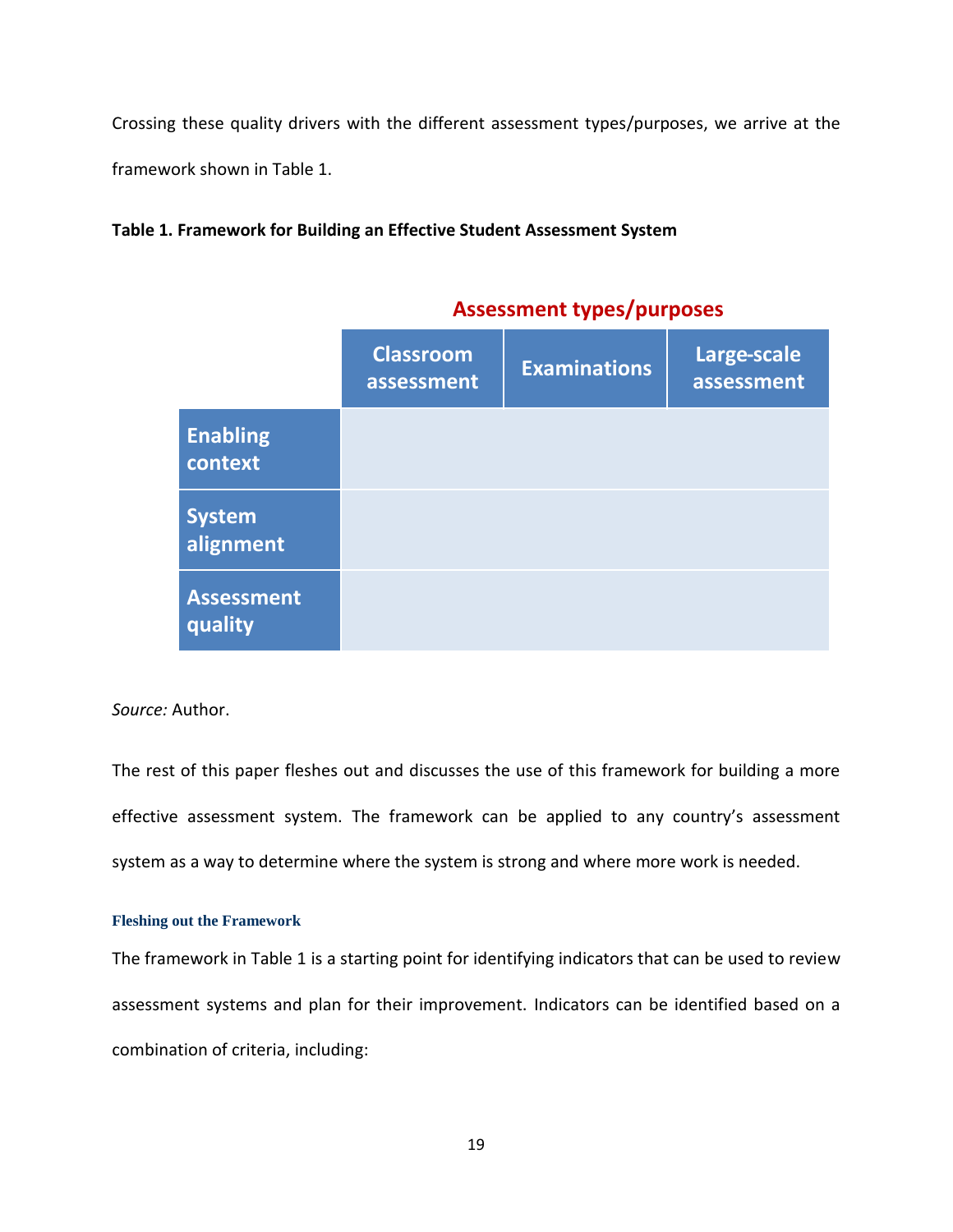- professional standards for assessment; and
- empirical research on the characteristics of effective assessment systems, including analysis of the characteristics that differentiate between the assessment systems of low- versus high-performing nations.

Where there are no professional standards, or where the empirical research is limited, we can select indicators based on two additional criteria: (i) theory-driven—there is consensus among experts that it contributes to effective assessment; and (ii) resource-driven—a majority of governments make substantial investments in the area.

The evidence base is stronger in some areas than in others. For example, there are many professional standards for assessment quality that can be applied to classroom assessments, examinations, and large-scale assessments (APA, AERA, and NCME, 1999),<sup>17</sup> but less professional or empirical research on enabling contexts.

The above criteria were used to identify the indicator areas shown in Table 2. These indicator areas are most relevant to examinations and large-scale assessment activities, but, with some modifications, also can be applied to classroom assessment.

l

 $17$  There also is a sizeable research base on system alignment (for example, Fuhrman and Elmore, 1994; Hamilton, Stecher, and Klein, 2002).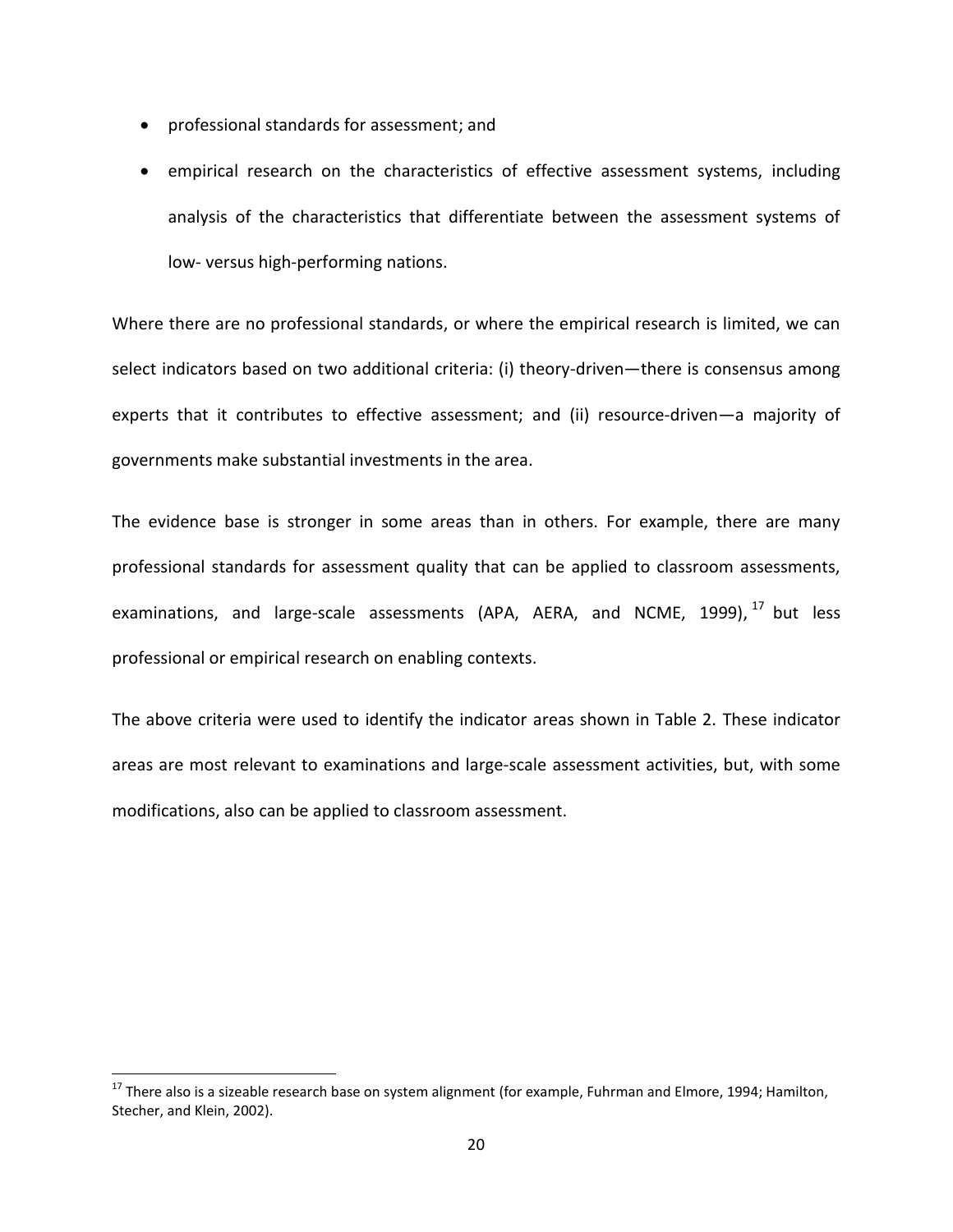**Table 2. Framework for Building an Effective Student Assessment System with Indicator Areas**

|                              | <b>Classroom</b><br>assessment                                                             | <b>Examinations</b> | Large-scale<br>assessment |  |  |
|------------------------------|--------------------------------------------------------------------------------------------|---------------------|---------------------------|--|--|
| <b>Enabling</b><br>context   | <b>Policies</b><br><b>Fiscal resources</b><br>Organizational structures<br>Human resources |                     |                           |  |  |
| <b>System</b><br>alignment   | Learning goals and standards<br>Curriculum<br>Pre- and in-service teacher training         |                     |                           |  |  |
| <b>Assessment</b><br>quality | Design<br>Administration<br>Analysis<br><b>Uses</b>                                        |                     |                           |  |  |

## **Assessment types/purposes**

*Source:* Author.

l

Data for some of these indicator areas can be found in official documents, published reports (for example, Ferrer, 2006), research articles (for example, Braun and Kanjee, 2005), and online databases.<sup>18</sup> For the most part,<sup>19</sup> data have not been gathered in any comprehensive or systematic fashion. Those wishing to review this type of information for a particular assessment system will most likely need to collect the data themselves. Standardized questionnaires and rubrics for collecting and evaluating data on each of the three assessment areas (classroom assessments, examinations, and large-scale assessment) are available at

 $18$  Two of the more useful online databases are<http://www.inca.org.uk/> an[d http://epdc.org/.](http://epdc.org/)

<sup>&</sup>lt;sup>19</sup> Brinkley, Guthrie, and Wyatt (1991) surveyed large-scale assessment and examination practices in OECD countries. Larach and Lockheed (1992) did a similar survey of assessments supported by the World Bank. Macintosh (1994) did a study in 10 countries (Australia, Bahrain, England and Wales, Guatemala, Israel, Malaysia, Namibia, Poland, Scotland, and Slovenia).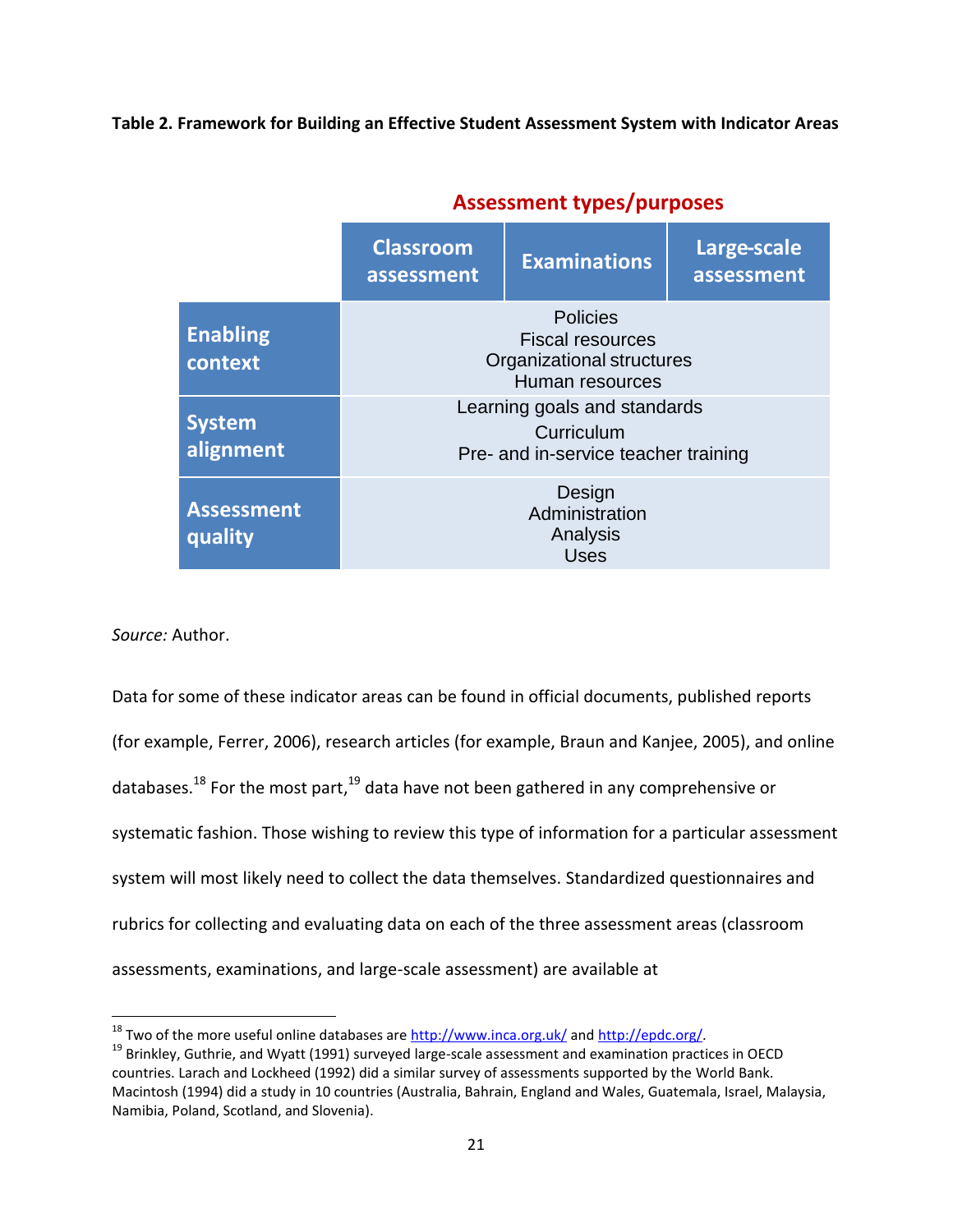http://www.worldbank.org/education/saber. Countries can use these tools, which are based on the framework and indicator areas shown in Table 2, to gain a better understanding of their current status and needs in the area of student assessment and to plan for where to go next.

#### <span id="page-21-0"></span>**Stages of, and Strategies for, Development**

The basic structure of the aforementioned rubrics for evaluating the data collected using the standardized questionnaires is summarized in Table 3. The goal of the rubrics is to provide a country with some sense of the development level of its assessment activities compared to best or recommended practice in the area.

#### **Table 3. Basic Structure of Rubrics for Evaluating Data on Student Assessment Systems**

|                                            | <b>Development Level</b>                                      |                                                                                |                                                           |                                                     |                         |
|--------------------------------------------|---------------------------------------------------------------|--------------------------------------------------------------------------------|-----------------------------------------------------------|-----------------------------------------------------|-------------------------|
| Theme/Dimension                            | LATENT<br>(Absence of,<br>or deviation<br>from,<br>attribute) | <b>EMERGING</b><br>(On way to<br>meeting<br>acceptable<br>minimum<br>standard) | <b>ESTABLISHED</b><br>(Acceptable<br>minimum<br>standard) | <b>CUTTING</b><br><b>EDGE</b><br>(Best<br>practice) | Rationale/Justification |
| <b>EE - ENABLING CONTEXT</b>               |                                                               |                                                                                |                                                           |                                                     |                         |
| EE1 - Policies                             |                                                               |                                                                                |                                                           |                                                     |                         |
| $EE2 - Fiscal$<br>resources                |                                                               |                                                                                |                                                           |                                                     |                         |
| EE3 - Organizational<br>structures         |                                                               |                                                                                |                                                           |                                                     |                         |
| $EE4 - Human$<br>resources                 |                                                               |                                                                                |                                                           |                                                     |                         |
| SA - SYSTEM ALIGNMENT                      |                                                               |                                                                                |                                                           |                                                     |                         |
| SA1 - Learning goals<br>and standards      |                                                               |                                                                                |                                                           |                                                     |                         |
| SA2 - Curriculum                           |                                                               |                                                                                |                                                           |                                                     |                         |
| SA3 - Pre-, in-service<br>teacher training |                                                               |                                                                                |                                                           |                                                     |                         |
| TQ - ASSESSMENT QUALITY                    |                                                               |                                                                                |                                                           |                                                     |                         |
| TQ1 - Design                               |                                                               |                                                                                |                                                           |                                                     |                         |
| TQ2 - Administration                       |                                                               |                                                                                |                                                           |                                                     |                         |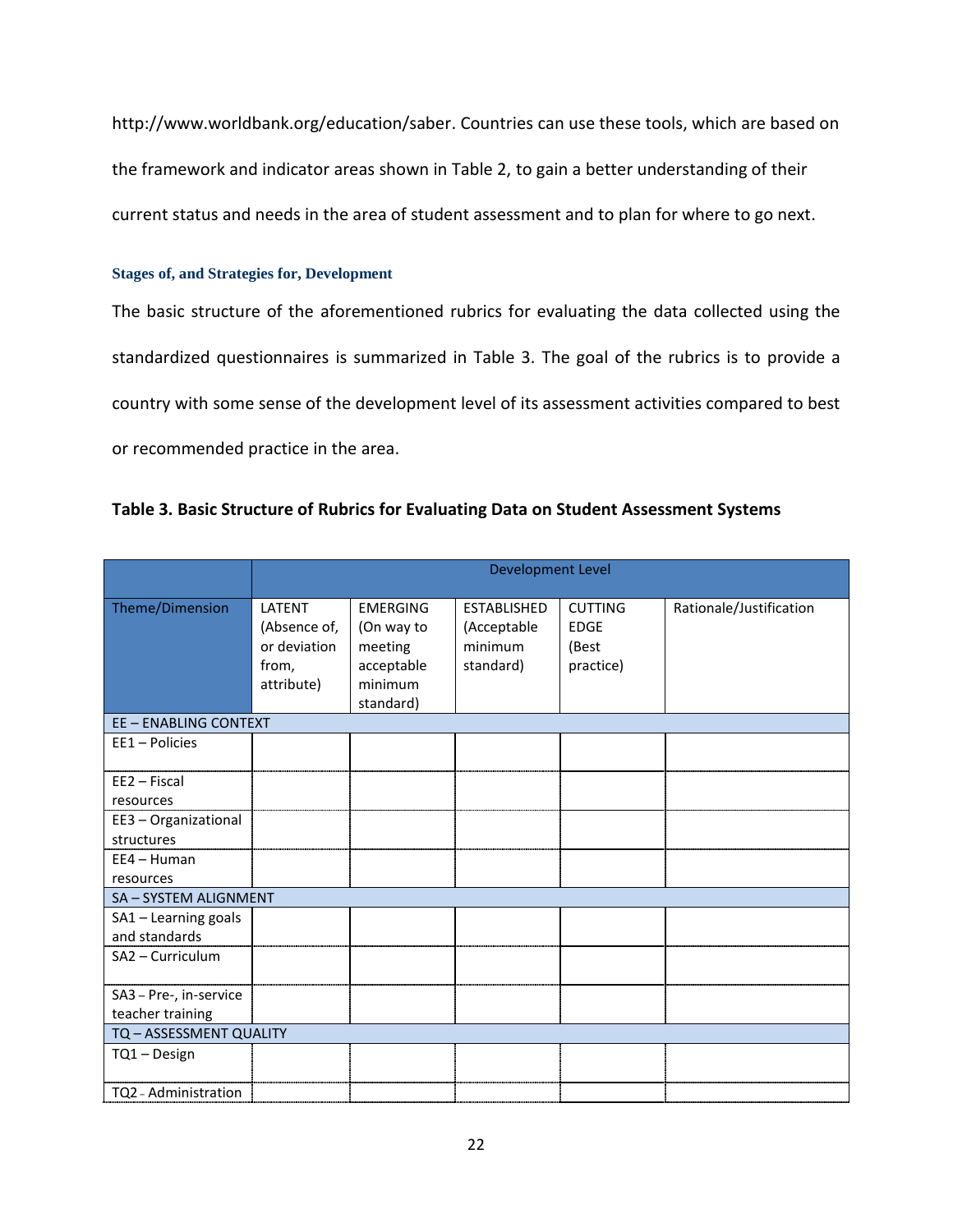| $\overline{C}$ TQ3 – Analysis |  |  |  |
|-------------------------------|--|--|--|
| $\overline{Q4}$ – Uses        |  |  |  |

*Source:* Author and M. Ramirez.

l

For each indicator, the rubric displays four development levels—*Latent*, *Emerging*, *Established,* and *Cutting Edge*. <sup>20</sup> Each level is accompanied by a description of what performance on the indicator looks like at that level. *Latent* is the lowest level of performance; it represents absence of, or deviation from, the attribute. *Emerging* is the next level; it represents partial presence of the attribute. *Established* represents the acceptable minimum standard on the indicator, and *Cutting Edge* represents the ideal or current best practice. Not all questions from the questionnaire are represented in the rubrics; this is because not all of the questions are underpinned by an evidence base that demonstrates a relationship between increasing performance levels on the attribute/indicator and improved quality of assessment activities.

In addition to evaluating performance on individual indicators, it can be useful to compare an assessment system's overall performance on the indicators against stylized vignettes or profiles of assessment systems as they look at different stages of development. Table 4 outlines some generic profiles for assessment systems at the *Emerging*, *Established*, and *Cutting Edge* stages of development (*Latent* is omitted because it basically represents the absence of any assessment activity).

<sup>&</sup>lt;sup>20</sup> The *Latent* label could be applied to countries where there is no formal assessment activity or where the education system has been suspended due to war or other conflict.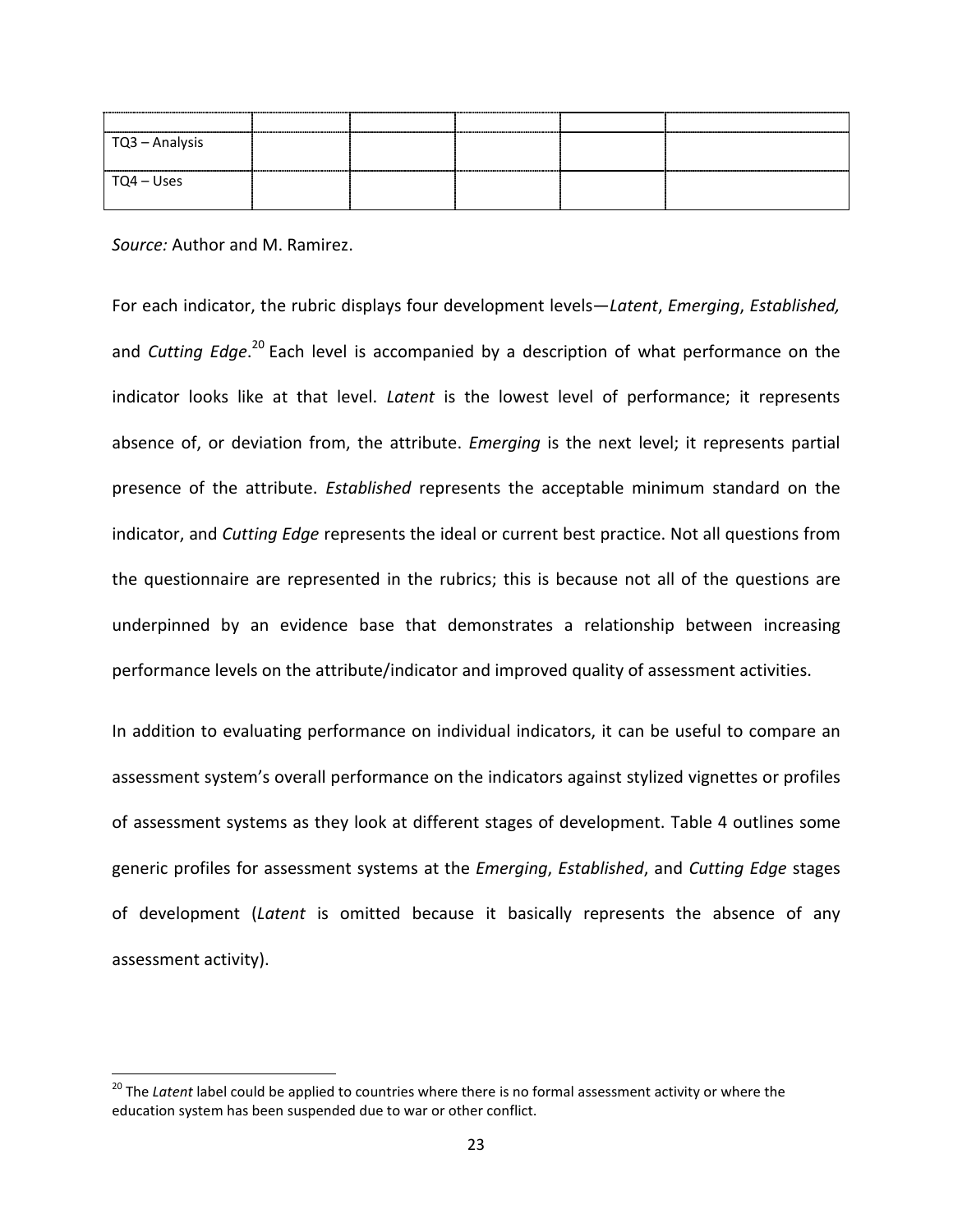|                              | <b>Emerging</b>                                                                                                                                                                                                                                 | <b>Established</b>                                                                                                                                                                                                                                      | <b>Cutting Edge</b>                                                                                           |  |
|------------------------------|-------------------------------------------------------------------------------------------------------------------------------------------------------------------------------------------------------------------------------------------------|---------------------------------------------------------------------------------------------------------------------------------------------------------------------------------------------------------------------------------------------------------|---------------------------------------------------------------------------------------------------------------|--|
| <b>Enabling context</b>      | No or limited policy<br>$\bullet$<br>framework<br>Few trained staff; high<br>turnover<br>Unreliable funding<br>$\bullet$<br>Unclear or unstable<br>institutional<br>structures/arrangements                                                     | Presence of policy<br>$\bullet$<br>framework<br><b>Training</b><br>programs/trained staff<br>with low turnover<br>Stable/reliable funding<br>Clear and stable<br>institutional<br>structures/arrangements                                               | The same as for<br>Established<br>+ strong focus on:<br>Assessment for<br>❖<br>learning<br>School-based<br>∙⊱ |  |
| System<br>alignment          | Assessments not fully aligned<br>with learning goals, standards,<br>curriculum<br>Assessments not aligned with<br>$\bullet$<br>pre- and in-service teacher<br>training opportunities<br>Limited use of results to<br>inform policy and practice | Assessments aligned with<br>$\bullet$<br>learning goals, standards,<br>curriculum<br>Assessments aligned with<br>$\bullet$<br>pre- and in-service<br>teacher training<br>opportunities<br>Systematic use of results<br>to inform policy and<br>practice | and classroom<br>assessment<br>Role of teachers<br>❖<br>Innovation and<br>❖<br>research-based<br>practices    |  |
| <b>Assessment</b><br>quality | Limited awareness or<br>application of technical or<br>professional standards                                                                                                                                                                   | Awareness and<br>application of technical or<br>professional standards                                                                                                                                                                                  |                                                                                                               |  |

#### **Table 4. Stages of Student Assessment System Development**

#### *Source:* **Author.**

Assessment systems that are at the *Emerging* stage tend to have enabling contexts, as well as levels of system alignment and assessment quality, that are just taking shape. These systems are characterized by instability and uncertainty about the choice, frequency, and use of assessment activities, indicative of an unclear vision for assessment at the system level and uncertain or insufficient funding for assessment activities. In this context, assessment is more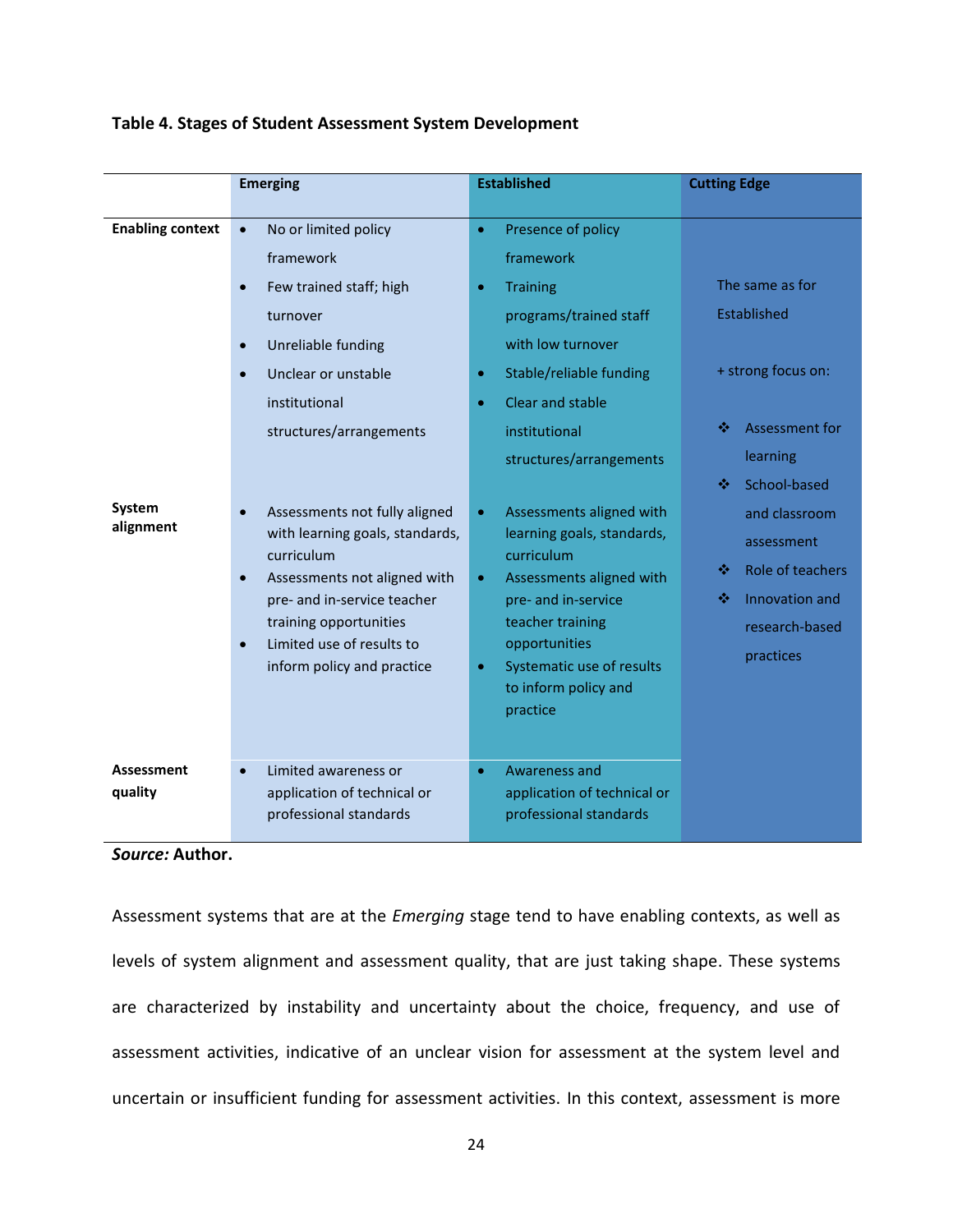likely to function as an 'add on' to the system, without much systematic effort to align it with standards, curricula, or teacher training opportunities. Capacity building tends to be nonsystematic and of limited effectiveness as individuals disperse to other parts of the organization or to the private sector after they have been trained. Assessment activities tend to be of low quality due to a lack of awareness of, or attention to, professional standards.

Assessment systems that are at the *Established* stage tend to have enabling contexts, as well as levels of system alignment and assessment quality, that are stable, assured, or consolidated in nature. These systems are characterized by continuity and certainty about the choice, frequency, and use of assessment activities, as well as stable and sufficient sources of funding, indicative of a vision and 'buy in' for assessment at the system level. In this environment, assessment functions more as an integral part of the system, with systematic efforts to align it with standards, curricula, or teacher training opportunities. Capacity building tends to be focused, sustained, and effective and there is low staff turnover. Assessment activities tend to be of good quality due to awareness of, and attention to, professional standards. This stage may be viewed as the acceptable minimum standard in order for an assessment system to be truly effective.

Assessment systems that are at the *Cutting Edge* stage tend to have enabling contexts, as well as levels of system alignment and assessment quality that are highly developed in nature. In addition to having the features of *Established* systems, *Cutting Edge* systems are characterized by high levels of innovation and research-based practices as well as regular review of assessment activities. In this environment, assessment functions as a highly integral part of the

25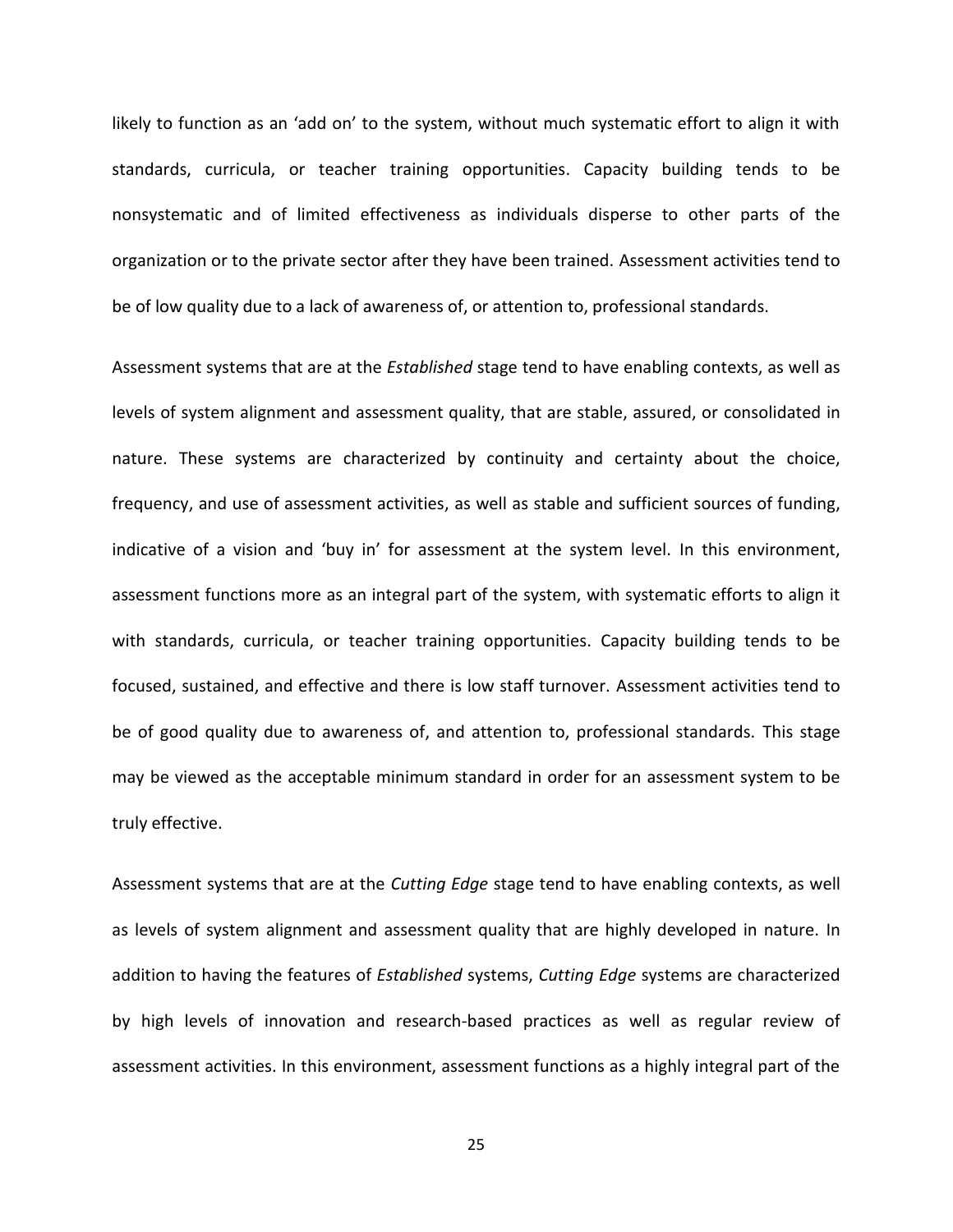system. Capacity building tends to be very much focused on teachers, in addition to 'technicians,' testimony to a strong emphasis on school-based and classroom assessment.

It is worth noting that a system may be at different stages of development in relation to different types of assessment activity; that is, a system may be *Established* in the area of examinations but *Emerging* in the area of large-scale assessment, and vice versa. While it is generally better to be further along in as many areas as possible, it is not necessarily vital to be functioning at *Cutting Edge* levels in every aspect. Therefore, one might view the *Established*  level as a desirable minimum outcome to achieve in all areas, but only aspire beyond that in those assessment areas that most contribute to the national vision or priorities for education.

While it is useful to have some sense of what assessment systems look like at different stages, it is just as important to understand how to progress *through* those stages. Thus, we also need to understand some of the key reforms or inputs that countries have used to develop more effective assessment systems.

The main factor that characterizes systems that make the shift from *Emerging* to *Established* is a concerted focus on reforms, inputs, and practices that strengthen the enabling context for assessment (Ferrer, 2006).<sup>21</sup> In their review of World Bank support for assessment projects in client countries, Larach and Lockheed (1992) found that projects that focused on improving institutional quality before addressing either assessment quality or dissemination issues were more likely to succeed than projects that first tried to improve assessment quality or

 $\overline{a}$ 

 $21$  While it may benefit a system, for a short time, to focus resources around making progress on one specific quality driver (for example, enabling context), this is not a long-term strategy as each quality driver is a necessary contributor to an effective assessment system.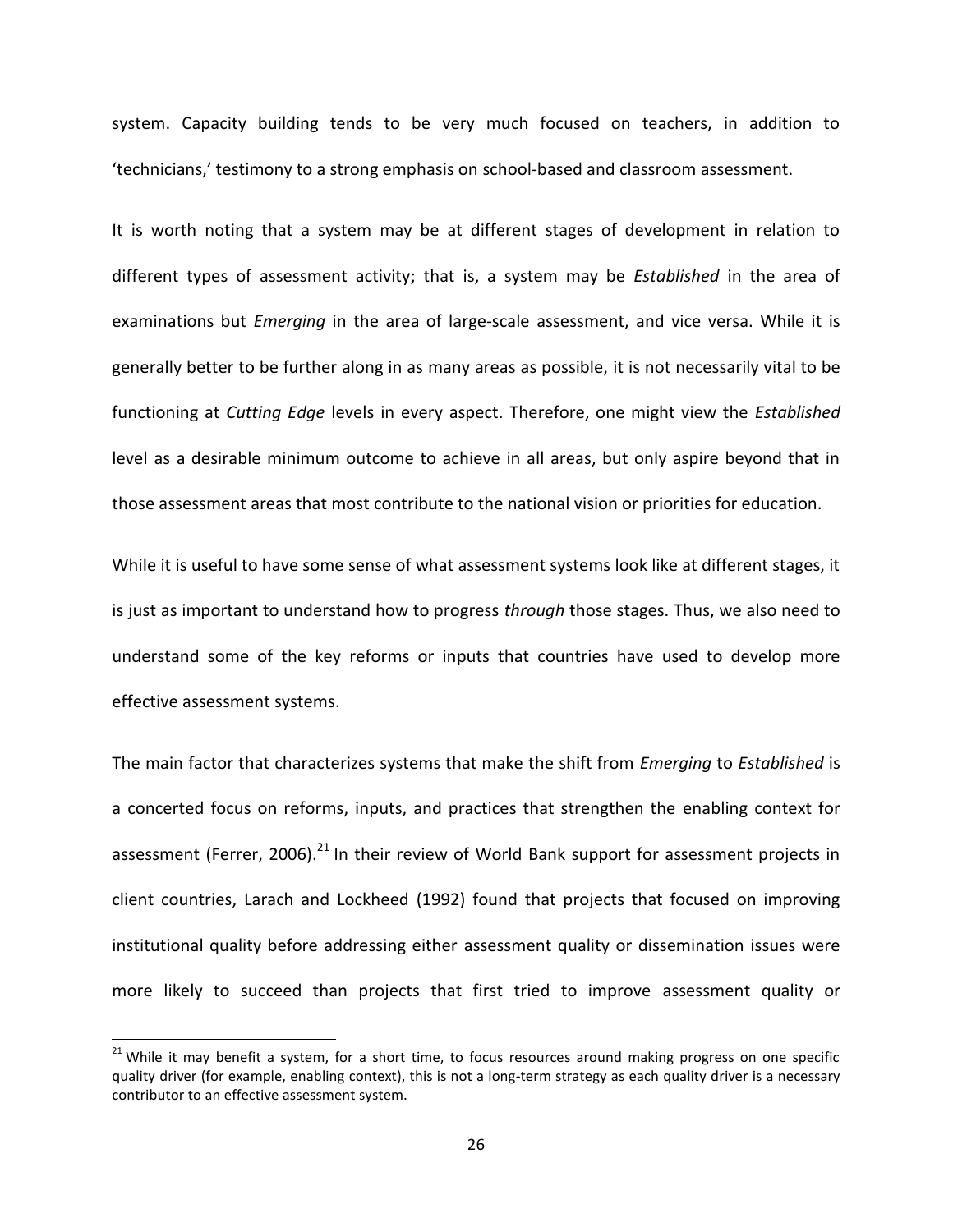dissemination. Similarly, in their review of assessment reform efforts in Central and Eastern European countries, West and Crighton (1999) noted that reforms had a better chance when there was public consensus that change was needed, clear and consistent political support for change, and sufficient allocation of resources.

The main factor that characterizes systems that make the shift from *Established* to *Cutting Edge* is a focus on reforms, inputs, and practices that prioritize the classroom, and teachers and students as the key actors in assessment (Darling-Hammond and Wentworth, 2010; Shepard, 2000).

#### <span id="page-26-0"></span>**Conclusions**

This paper has extracted principles and guidelines from countries' experiences and the current research base to outline a framework for developing a more effective student assessment system. The framework provides policy makers and others with a structure for discussion and consensus building around priorities and key inputs for their assessment system.

While the value of this set of guidelines and principles should not be downplayed, it is important to also emphasize the significance of a county's own context, aspirations, and needs in deciding where to start, what approach to use, and how long to take. Countries should, therefore, view this framework as one that allows them a high degree of flexibility in what, when, and how they move forward. The measure of success at the end of the day is an assessment system that contributes to higher levels of education quality and student learning.

27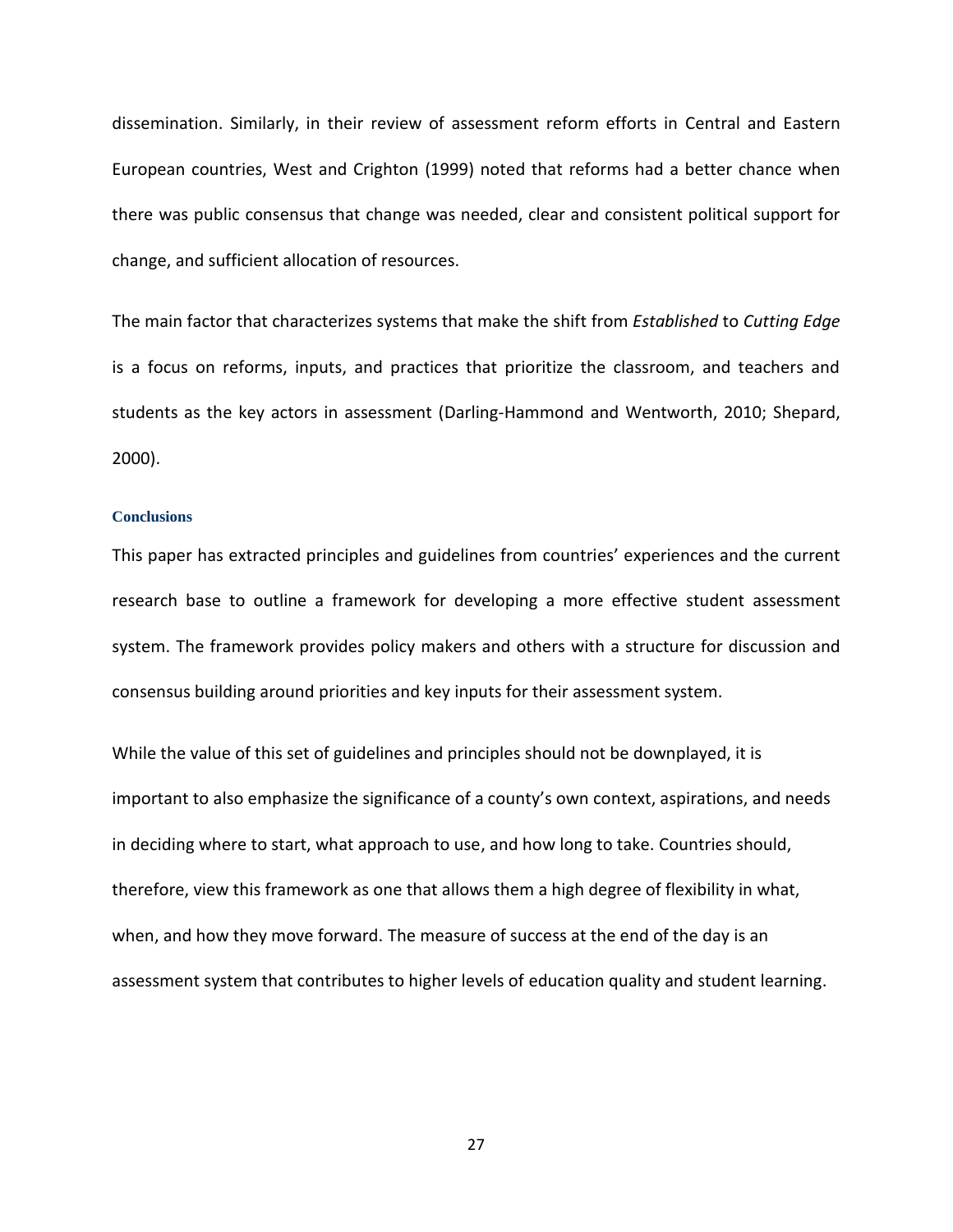#### <span id="page-27-0"></span>**References**

Airasian, P., and M. Russell. 2007. *Classroom Assessment: Concepts and Applications* (6<sup>th</sup> ed.). New York: McGrath Hill.

American Educational Research Association, American Psychological Association, and National Council on Measurement in Education. (1999). *Standards for Educational and Psychological Testing.* Washington, DC: AERA.

Bishop, J., F. Mane, and M. Bishop. 2001. "[Secondary Education in the United States: What Can](http://works.bepress.com/john_bishop/91)  [Others Learn from Our Mistakes?](http://works.bepress.com/john_bishop/91)" CAHRS Working Paper Series. Cornell Center for Advanced Human Resource Studies (CAHRS).

Black, P., and D. Wiliam. 2005. (1998). "Assessment and Classroom Learning." *Assessment in Education: Principles, Policy and Practice* 5(1): 7-73.

Braun, H., and A. Kanjee. 2006. "Using Assessment to Improve Education in Developing Nations." In J. Cohen, D. Bloom, and M. Malin, eds., *Educating All Children: A Global Agenda.* Cambridge, MA: American Academy of Arts and Sciences.

Bray, M., and L. Steward, eds. 1998. *Examination Systems in Small States: Comparative Perspectives on Policies, Models and Operations*. London: The Commonwealth Secretariat.

Brinkley, M., J. Guthrie, and T. Wyatt. 1991. *A Survey of National Assessment and Examination Practices in OECD Countries*. Lugano, Switzerland: OECD.

Carnoy, M., and S. Loeb. 2002. "Does External Accountability Affect Student Outcomes? A Cross-State Analysis." *Educational Evaluation and Policy Analysis* 24(4): 305-331.

Clarke, M. 2007. "State Responses to the No Child Left Behind Act: The Uncertain Link between Implementation and 'Proficiency for All'." In C. Kaestle and A. Lodewick, eds., *To Educate a Nation: Federal and National Strategies of School Reform* (pp. 144-174). University of Kansas Press.

Darling-Hammond, L., and L. Wentworth. 2010. *Benchmarking Learning Systems: Student Performance Assessment in International Context.* Stanford, CA: Stanford University, Stanford Center for Opportunity Policy in Education.

Ferrer, G. 2006. *Educational Assessment Systems in Latin America: Current Practice and Future Challenges.* Washington, DC: Partnership for Educational Revitalization in the Americas.

Fuhrman, S., and D. Elmore, eds. 1994. *Governing Curriculum*. Alexandria, VA: ASCD.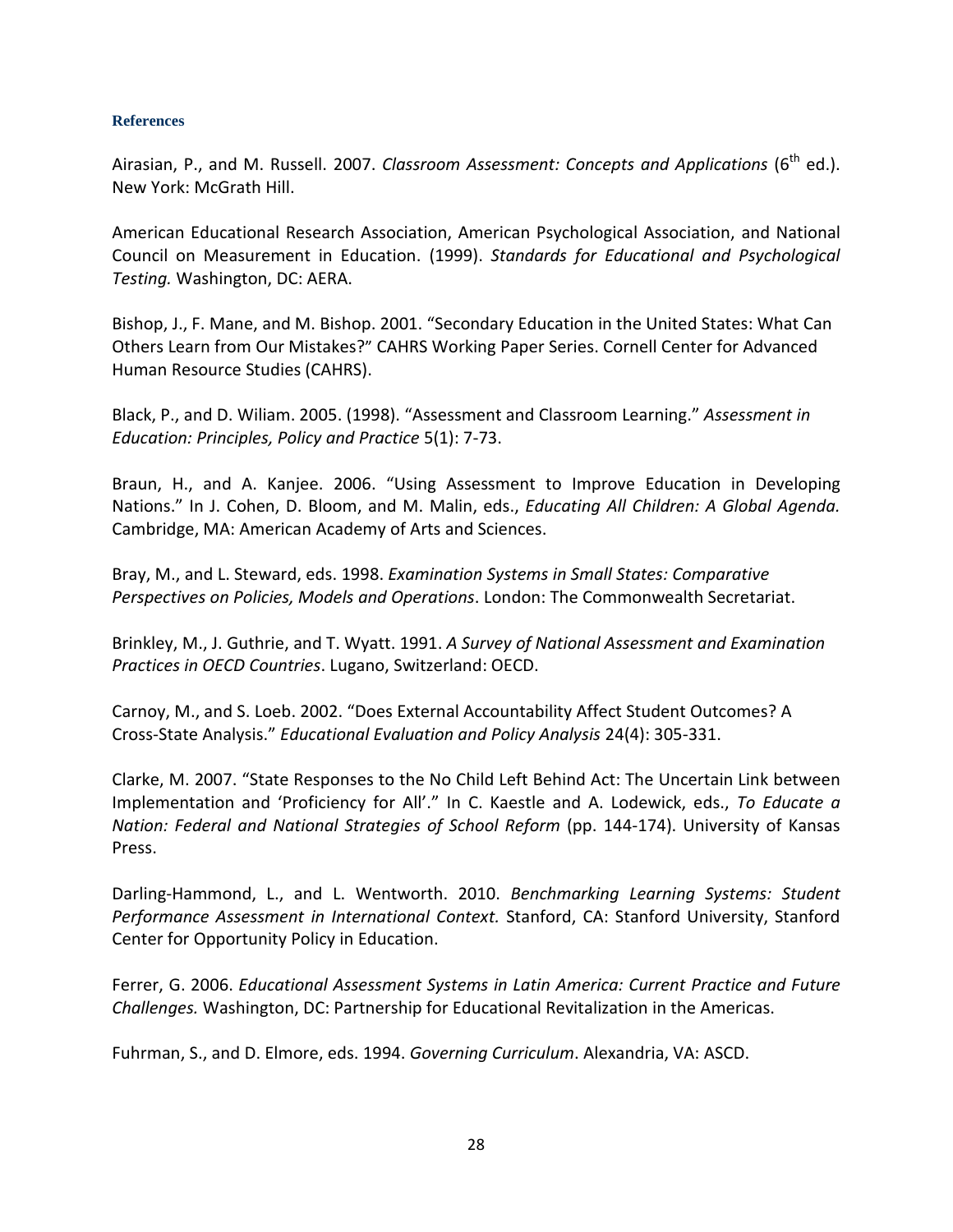Greaney, V., and T. Kellaghan. 2008. *Assessing National Achievement Levels in Education.* Washington, DC: World Bank.

———. (1995). *Equity Issues in Public Examinations in Developing Countries.* Washington, DC: World Bank.

Hamilton, L., B. Stecher, and S. Klein., eds. 2002. *Making Sense of Test-Based Accountability in Education*. Santa Monica, CA: RAND Corporation.

Hanushek, E., and L. Woessmann. 2009. "Schooling, Cognitive Skills, and the Latin American Growth Puzzle." Working Paper 15066. Cambridge, MA: National Bureau of Economic Research.

———. 2007. *Education Quality and Economic Growth.* Washington, DC: World Bank.

Heubert, J., and R. Hauser. 1999. *High Stakes: Testing for Tracking, Promotion, and Graduation*. Washington, DC: National Academy Press.

Hoxby, C. 2002. "The Cost of Accountability." NBER Working Paper Series No. w8855. Cambridge, MA: National Bureau of Economic Research. Available at SSRN: http://ssrn.com/abstract=305599.

Independent Evaluation Group. 2006. *From Schooling Access to Learning Outcomes: An Unfinished Agenda.* Washington, DC: World Bank.

Kifer, E. 2001. *Large-Scale Assessment: Dimensions, Dilemmas, and Policy*. Thousand Oaks, CA: Corwin Press, Inc.

Larach, L., and M. Lockheed. 1992. "World Bank Lending for Educational Testing." PHREE Background Paper, 92/62R. Population and Human Resources Department. Washington, DC: World Bank.

Liberman, J. and M. Clarke. 2011. *Review of World Bank Support for Assessment Activities in Client Countries.* (draft manuscript). Washington, DC: World Bank.

Lockheed, M. 2009. *Review of Donor Support for Assessment Capacity Building in Developing Countries.* Unpublished manuscript. Washington, DC: World Bank.

Macintosh, H. 1994. *A Comparative Study of Current Theories and Practices in Assessing Students' Achievements at Primary and Secondary Level.* IBE Document Series, Number 4. Geneva, Switzerland: International Bureau of Education.

Madaus, G., and M. Clarke. 2001. "The Impact of High-Stakes Testing on Minority Students." In M. Kornhaber and G. Orfield, eds., *Raising Standards or Raising Barriers: Inequality and High Stakes Testing in Public Education* (pp. 85-106). New York: Century Foundation.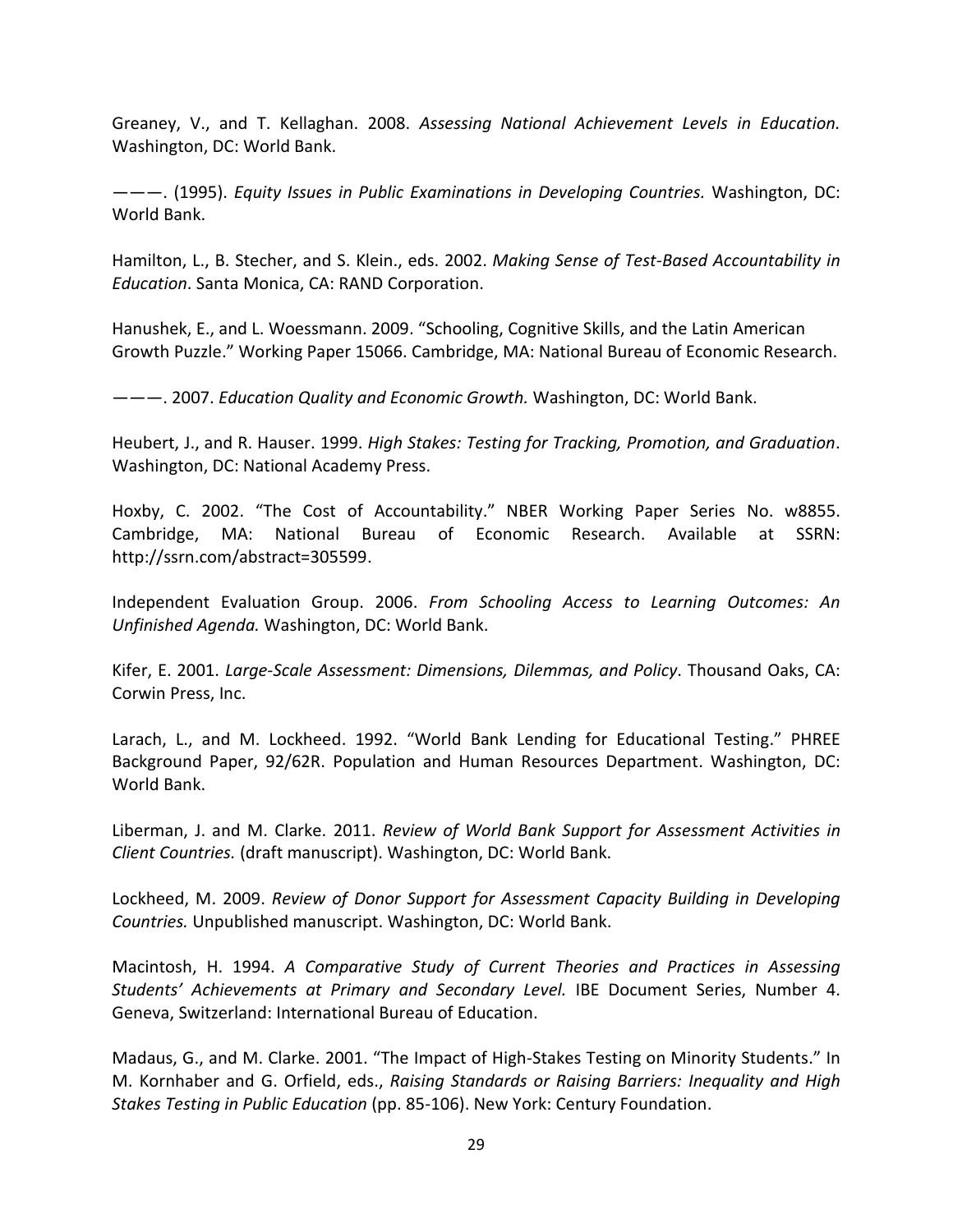Madaus G., M. Clarke, and M. O'Leary. 2003. "A Century of Standardized Mathematics Testing." In G. M.A. Stanic and J. Kilpatrick, eds., *A History of School Mathematics* (pp. 1311-1434). Reston, VA: NCTM.

McKinsey & Company. 2007. *How the World's Best Performing School Systems Come Out On Top*. London: McKinsey & Company.

Messick, S. 1989. "Validity." In R. Linn, ed., *Educational Measurement* (3rd ed.) (pp. 13-103). New York: American Council on Education/Macmillan.

Organisation for Economic Co-operation and Development (OECD). 2010. *The High Cost of Low Educational Performance. The Long-Run Economic Impact of Improving PISA Outcomes.* Paris: OECD.

Ravela, P. 2005. "A Formative Approach to National Assessments: The Case of Uruguay." *Prospects* 35(1): 21-43.

Ravela, P., P. Arregui, G. Valverde, R. Wolfe, G. Ferrer, F. Martinez, M. Aylwin, and L. Wolff. 2008. "The Educational Assessments that Latin America Needs." Working Paper Series No. 40. Washington, DC: Partnership for Educational Revitalization in the Americas (PREAL).

Ravela, P., P. Arregui, G. Valverde, R. Wolfe, G. Ferrer, F. M. Rizo, M. Aylwin, and L. Wolff. 2009. "The Educational Assessments that Latin America Needs." Washington, DC: PREAL.

Rodriguez, M. C. 2004. "The Role of Classroom Assessment in Student Performance on TIMSS." *Applied Measurement in Education* 17(1): 1-24.

Shepard, L. 2000. "The Role of Assessment in a Learning Culture." *Educational Researcher* 29(7): 4-14.

Smith, M. S., and J. O'Day. 1991. "Systemic School Reform." In S.H. Fuhrman and B. Malen, eds., *The Politics of Curriculum and Testing, 1990 Yearbook of the Politics of Education Association* (pp. 233-267). London and Washington, DC: Falmer Press.

United Nations Educational, Scientific and Cultural Organization (UNESCO). 2007. *Education for All Global Monitoring Report 2008: Education for All by 2015. Will We Make It?* Paris: UNESCO/Oxford University Press.

West, R., and J. Crighton. 1999. "Examination Reform in Central and Eastern Europe: Issues and Trends." *Assessment in Education* 6(2): 271-280.

Wolff, L. 2007. *The Costs of Student Assessment in Latin America*. Washington, DC: PREAL.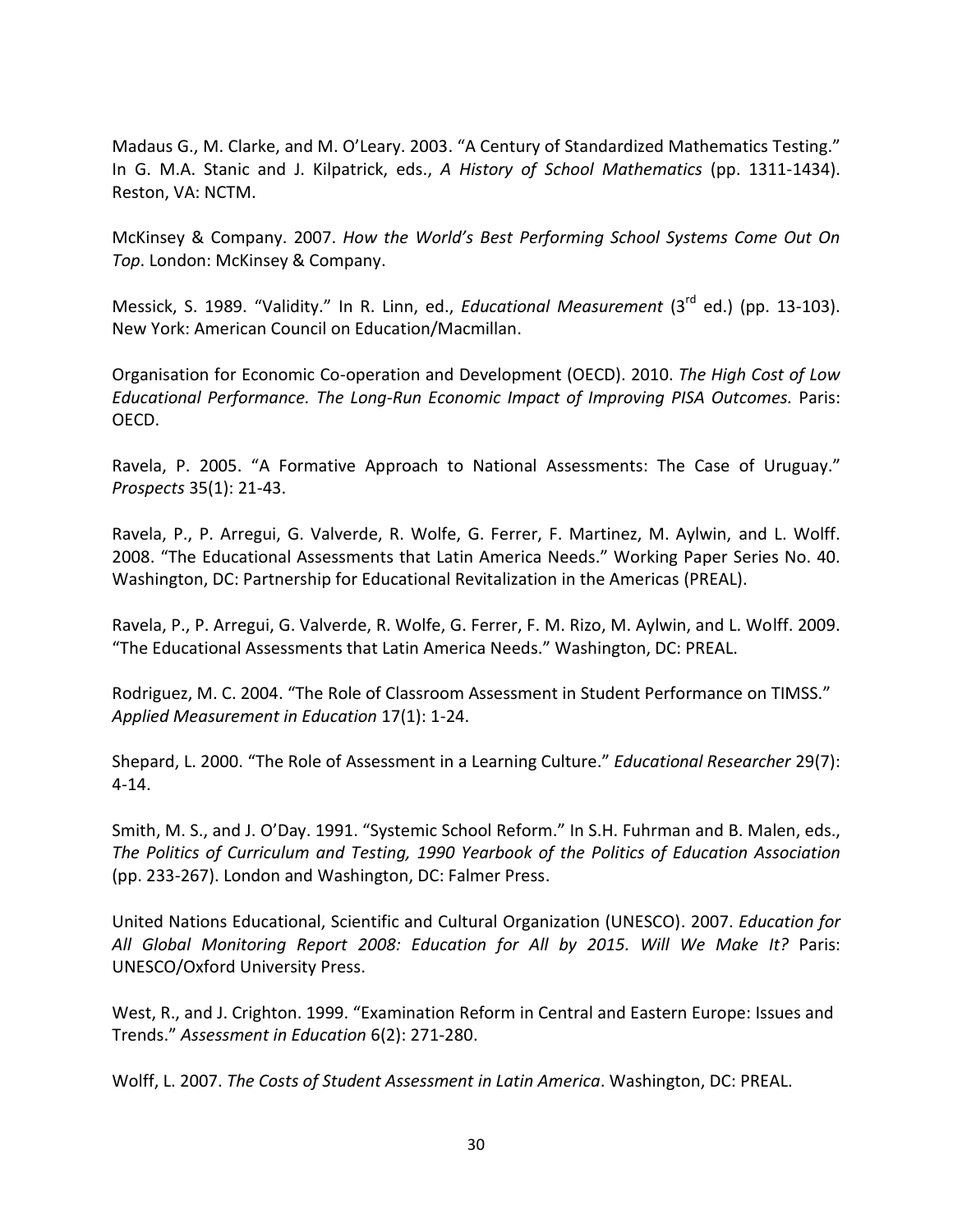World Bank. 2010. *Russia Education Aid for Development (READ) Trust Fund Annual Report 2009.* Washington, DC: World Bank.